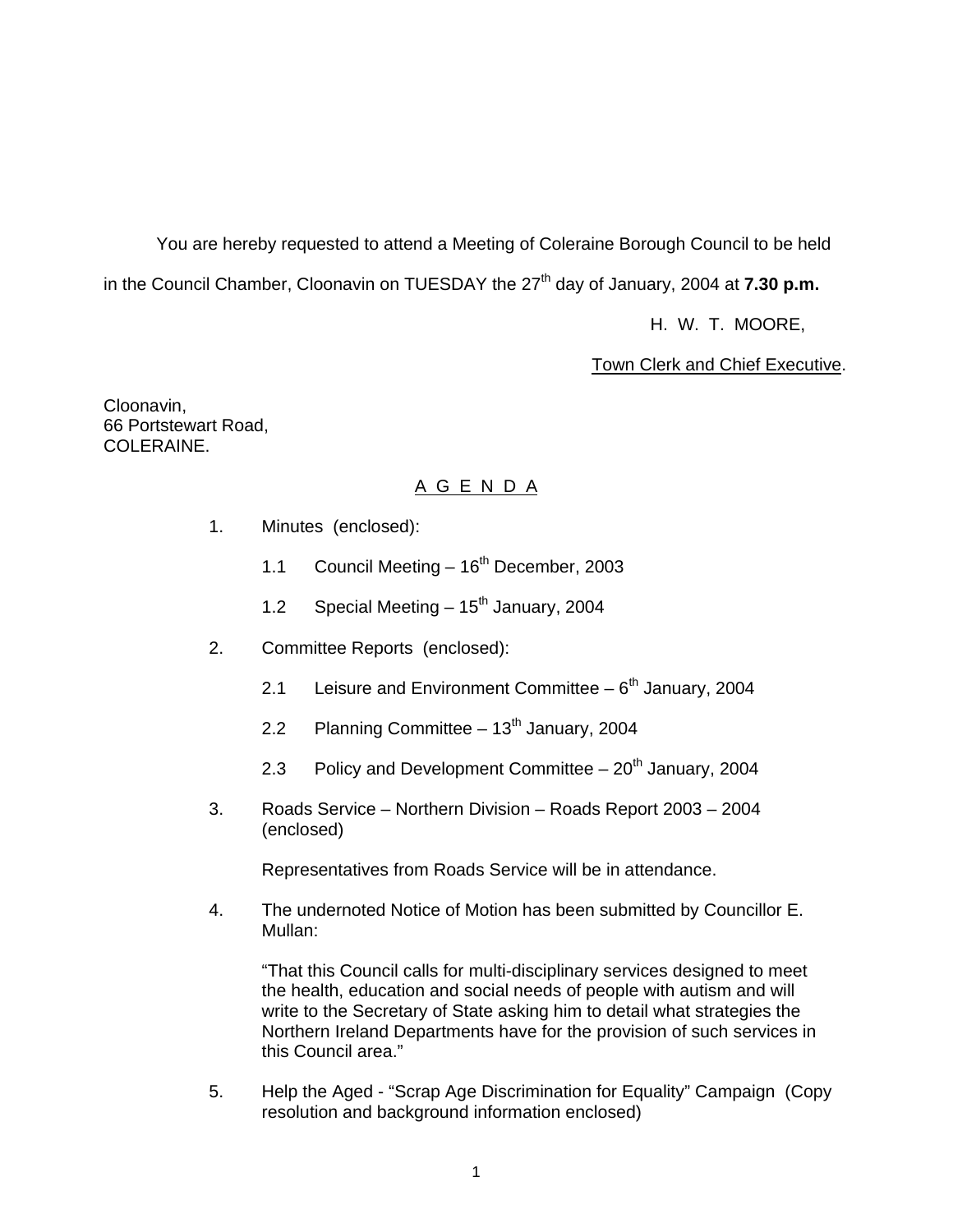6. Documents for Sealing

# **Enclosed for Information:**

- (1) Minutes of the Northern Health and Social Services Council dated 3<sup>rd</sup> December, 2003
- (2) Housing Order (N.I.) 2003 and the Transfer of Responsibility for Serviced Sites for Travellers from District Councils to the Housing Executive (Copy letter dated  $9<sup>th</sup>$  January, 2004 from the Housing Executive)

To: Each Member of Council. 23<sup>rd</sup> January, 2004.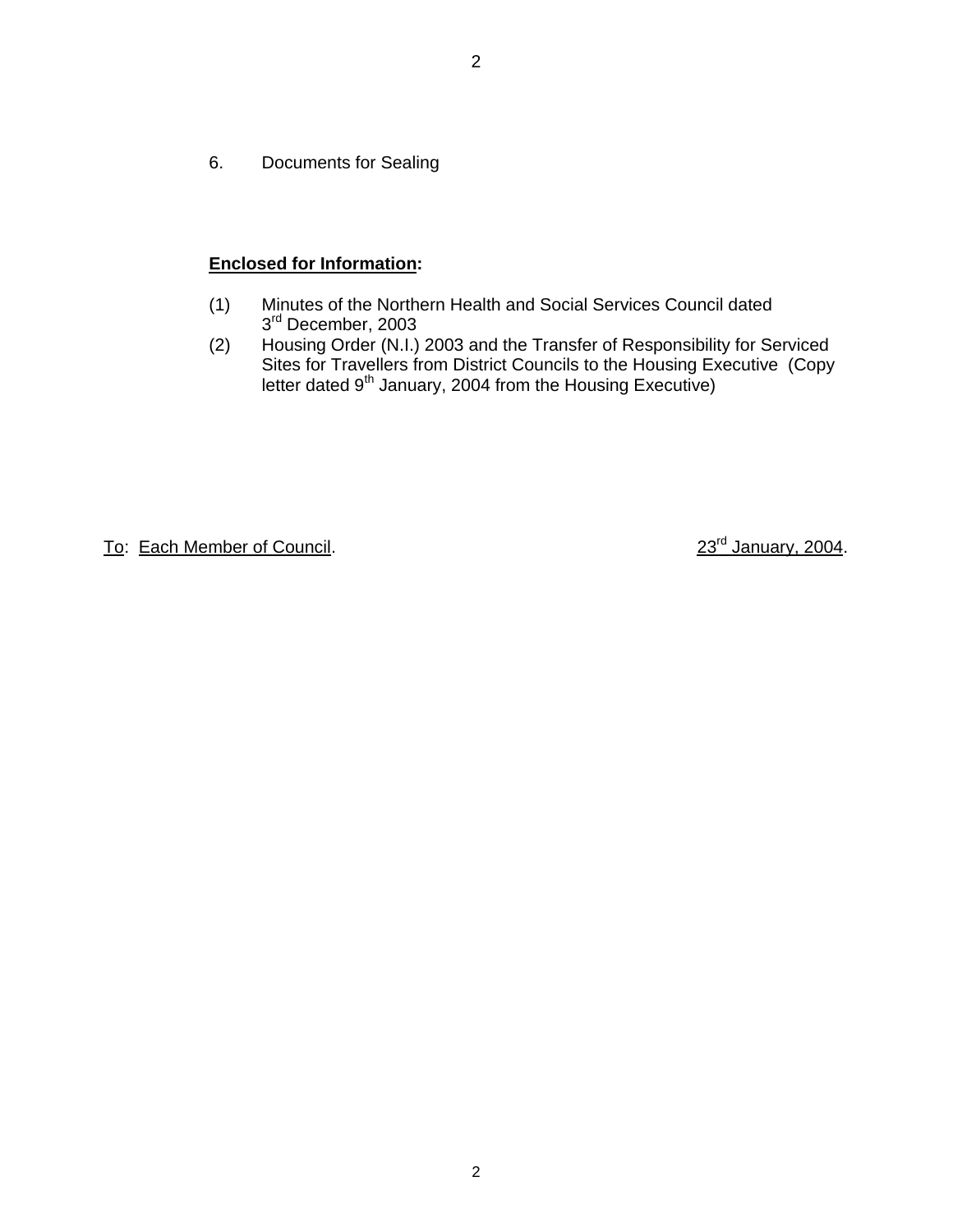# **COLERAINE BOROUGH COUNCIL**

 Minutes of proceedings of Coleraine Borough Council held in the Council Chamber, Cloonavin on Tuesday, 16<sup>th</sup> December, 2003 at 7.00 p.m.

- **Convened:** As per Notice attached
- **Present:** The Mayor, Councillor R. D. Stewart, in the Chair

 The Deputy Mayor, Councillor E. M. Mullan (Items 3.1 – 28.0)

#### **Aldermen**

P. E. A. Armitage (Mrs.) W. T. Creelman  $($ ltems  $3.1 - 28.0$  $)$  B. Leonard E. T. Black (Mrs.) W. J. McClure

# **Councillors**

 C. S. Alexander (Ms.) E. A. Johnston (Mrs.)  $($  Items  $1.0 - 9.0$  W. A. King O. M. Church (Mrs.) D. McClarty J. J. Dallat G. L. McLaughlin  $($ ltems  $1.0 - 13.0)$  R. A. McPherson T. J. Deans **A. McQuillan** E. P. Fielding (Mrs.) W. J. Watt N. F. Hillis

# **Officers in**

**Attendance:** Town Clerk and Chief Executive, Director of Corporate Services, Director of Technical Services, Director of Leisure Services (Items  $1.0 - 9.0$ ), Director of Environmental Health, Head of Development Services, Policy Development Officer, Principal Administrative Officer, Finance Officer, Administrative Officer and Administrative Assistant

**Apology:** Councillor Barbour

# **1.0 MAYOR'S REMARKS**

The Mayor thanked members for their good wishes during his recent illness and congratulated Councillors Dallat, Hillis and McClarty on being elected to the Northern Ireland Assembly.

# **2.0 MINUTES**

The Minutes of the Council Meeting of 25<sup>th</sup> November, 2003 and the Special Meeting of 24<sup>th</sup> November, 2003 were confirmed and signed.

Matters Arising:

2.1 Council Meeting  $-25<sup>th</sup>$  Councillor Ms. Alexander asked that it November, 2003 – Item 10.1 be recorded that she disagreed with the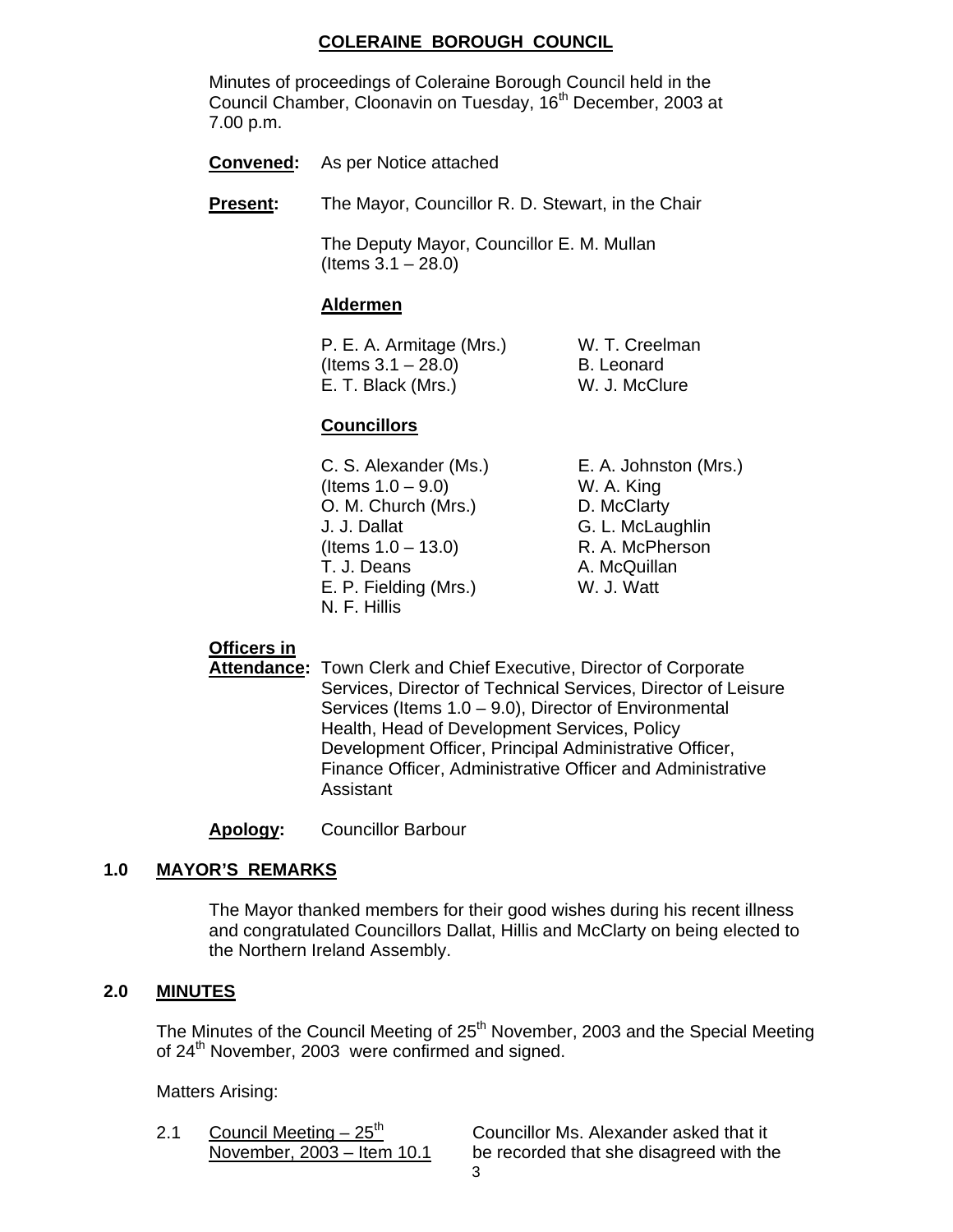Disputed Title – Site at West minute for this item. Bay, Portrush

# **3.0 COMMITTEE REPORTS**

| 3.1 | Committee                                                               | Leisure and Environment                                                    | The Chairman, Councillor Deans,<br>moved the adoption of the Leisure and<br><b>Environment Committee Report; this</b><br>was duly seconded by Councillor Watt.                                                                                                                                                                                 |  |  |  |
|-----|-------------------------------------------------------------------------|----------------------------------------------------------------------------|------------------------------------------------------------------------------------------------------------------------------------------------------------------------------------------------------------------------------------------------------------------------------------------------------------------------------------------------|--|--|--|
|     |                                                                         | <b>Matters Arising:</b>                                                    |                                                                                                                                                                                                                                                                                                                                                |  |  |  |
|     | 3.1.1                                                                   | Disputed Title - Site at<br><b>West Bay, Portrush</b>                      | Council noted that a member had<br>requested the Local Government Auditor<br>to investigate proceedings in this matter.<br>A full discussion ensued during which it was<br>proposed by Councillor Ms. Alexander that the<br>decision reached at Committee be deferred until<br>the outcome of the Local Government Auditor's<br>investigation. |  |  |  |
|     |                                                                         |                                                                            | The Town Clerk and Chief Executive explained<br>that the decision to transfer Council's interest in<br>this land had been taken at the Leisure and<br>Environment Committee under the powers<br>delegated by Council at the meeting on 25 <sup>th</sup><br>November, 2003.                                                                     |  |  |  |
|     |                                                                         |                                                                            | Following a further period of discussion, it was<br>proposed by Councillor Watt and seconded by<br><b>Councillor McClarty:</b>                                                                                                                                                                                                                 |  |  |  |
|     |                                                                         |                                                                            | That Council move on to the next<br>business.                                                                                                                                                                                                                                                                                                  |  |  |  |
|     |                                                                         |                                                                            | On being put to the Meeting, the proposal<br>was carried by eleven votes to seven.                                                                                                                                                                                                                                                             |  |  |  |
|     |                                                                         | 3.1.2 Entertainments Licence<br>Ramparts Bar, 21 Park<br>Street, Coleraine | The Director of Technical Services<br>reported that the applicants had now<br>agreed to accept the conditions imposed<br>by Council with regard to this licence.                                                                                                                                                                               |  |  |  |
|     | The Committee Report was, therefore, adopted subject to this amendment. |                                                                            |                                                                                                                                                                                                                                                                                                                                                |  |  |  |
| 3.2 | Committee                                                               | North West '200' Sub-                                                      | Councillor Watt moved the adoption of<br>the North West '200' Sub-Committee<br>Report; this was duly seconded by<br>Councillor Hillis and agreed.                                                                                                                                                                                              |  |  |  |

Matters Arising:

| 3.2.1 Trains | It was proposed by Councillor Dallat,<br>seconded by Councillor Ms. Alexander and |
|--------------|-----------------------------------------------------------------------------------|
|              | agreed:                                                                           |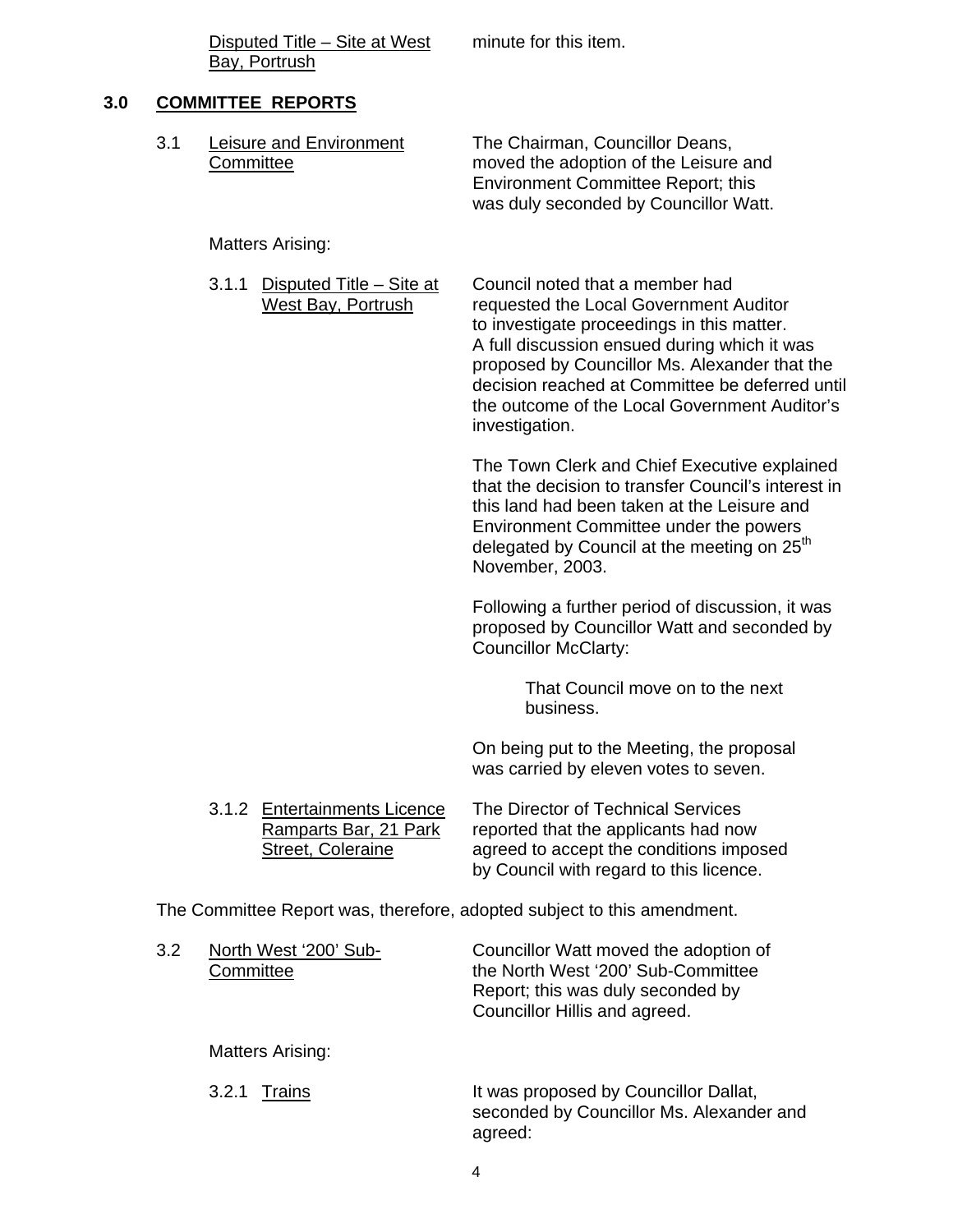|     |                                                       | That a meeting with Translink be<br>arranged, as a matter of urgency, to<br>discuss arrangements for the North<br>West '200' and Easter periods.                   |
|-----|-------------------------------------------------------|--------------------------------------------------------------------------------------------------------------------------------------------------------------------|
| 3.3 | <b>Planning Committee</b>                             | The Chairman, Councillor Watt, moved<br>the adoption of the Planning<br>Committee Report; this was duly<br>seconded by Councillor McQuillan and<br>agreed.         |
|     | Matters Arising:                                      |                                                                                                                                                                    |
|     | Mr. Eamon Lynch -<br>3.3.1<br><b>Planning Service</b> | Members noted that Mr. Lynch had<br>been promoted and would be leaving<br>the Coleraine office. It was agreed to send a<br>letter of congratulations to Mr. Lynch. |
|     | 3.3.2 Ms. Colette Ward<br>Personnel Officer           | The Town Clerk and Chief Executive<br>reported that Ms. Ward has now been                                                                                          |

discharged from hospital.

# **4.0 DEVELOPMENT SERVICES REPORT**

 The report of the Head of Development Services was considered (previously supplied).

| 4.1 | For Information                                       |         | Council noted information, as contained in<br>the report, on the following topics:                                                                                                             |
|-----|-------------------------------------------------------|---------|------------------------------------------------------------------------------------------------------------------------------------------------------------------------------------------------|
|     |                                                       | (i)     | Causeway Coast and Glens Tourism<br>Masterplan                                                                                                                                                 |
|     |                                                       | (ii)    | Advertising and Promotion – Tender                                                                                                                                                             |
| 4.2 | Causeway Coast and Glens<br>Promotional Activity 2004 | Agreed: |                                                                                                                                                                                                |
|     |                                                       |         | That Council staff assist, where<br>relevant, in the promotional holiday<br>exhibitions and trade shows organised<br>by the Causeway Coast and Glens, as<br>detailed in the report.            |
| 4.3 | Notice of Tourism Conferences                         |         | Members noted information, as contained in<br>the report, on forthcoming conferences. Any<br>members interested in attending were<br>requested to contact the Head of<br>Development Services. |

# **5.0 CORPORATE SERVICES REPORT**

The report of the Director of Corporate Services was considered (previously supplied).

| 5.1 | Tenders for the Provision of | Two applications to tender for these |
|-----|------------------------------|--------------------------------------|
|     | Insurance and Broking        | services had been received and,      |
|     | Services                     | following discussion, it was agreed: |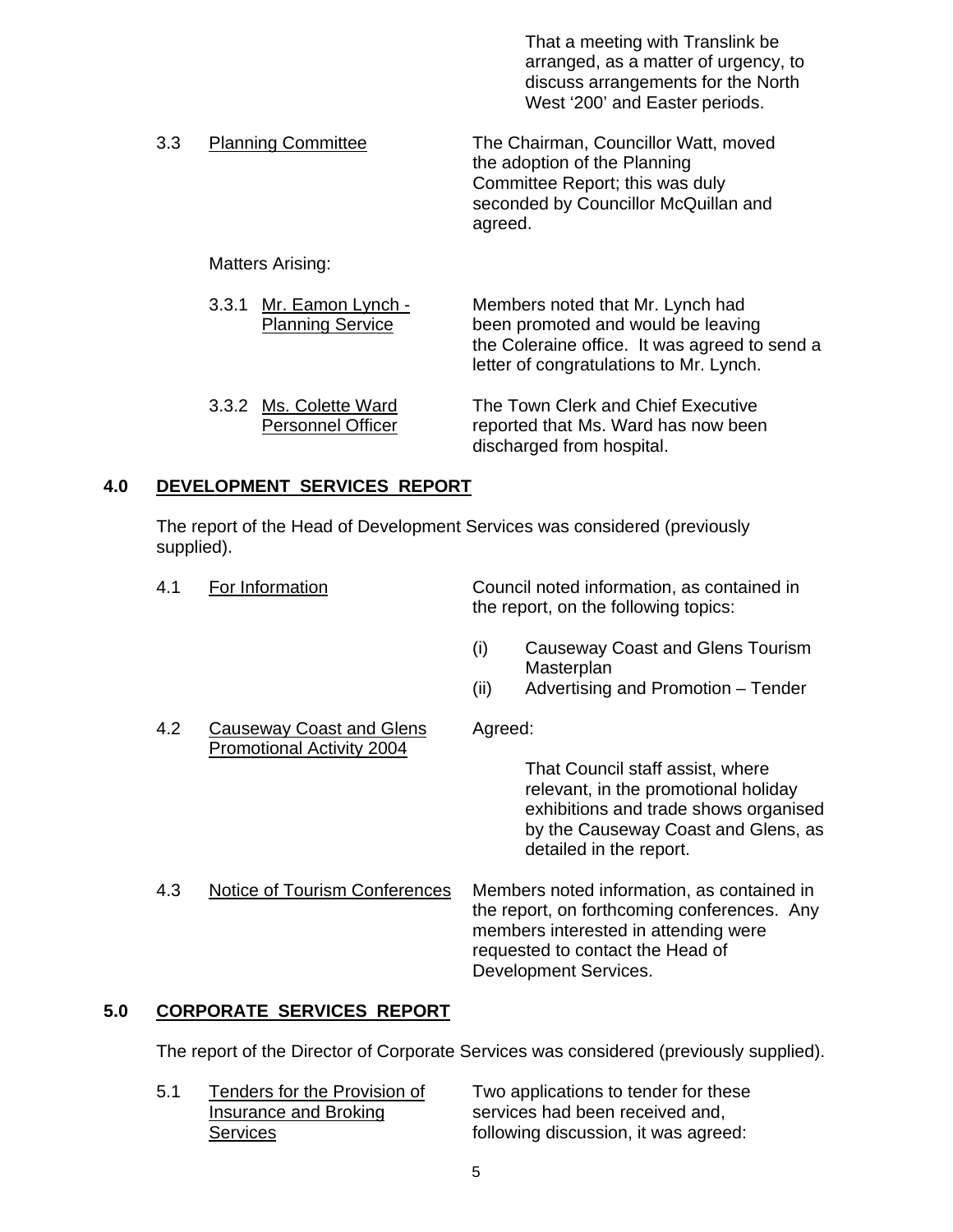That the two applicants, Marsh (UK) Ltd. and Willis Ltd., be invited to tender.

In response to a member's question, the Director of Corporate Services explained the insurance cover for members when involved on both direct Council business and also as representatives on external bodies.

#### 5.2 Loan Sanctions **Agreed:**

 That borrowing approval be sought in respect of the undernoted capital expenditure.

£

- 1. Purchase of Loading Shovel Recycling 32,000
- 2. Development of Craigahulliar Landfill Site Phase 4 1,070,000
- 3. Juniper Hill Caravan Park Upgrading Electricity Supply 24,000
- 5.3 Recruitment of Temporary/ It was proposed by Councillor Watt, Seasonal Staff seconded by Alderman Mrs. Black and agreed:

 That this item be considered "In Committee" at the end of the meeting.

#### 5.4 Matters for Information

5.4.1 Accounts **Council noted that creditors' payments**  for November, as per lists circulated, had been issued as follows:

| Revenue A/C          | <b>Contract Contract Contract</b> | £239,269.81     |
|----------------------|-----------------------------------|-----------------|
| Capital A/C          |                                   | $-$ £776,862.72 |
| Petty Cash Account - |                                   | £ 34,529.91     |

 5.4.2 New Appointments The following appointments had been made in accordance with the Local Government Staff Commission's Code of Procedures on Recruitment and Selection.

> Environmental Health Department Director of Environmental Health (Replacement): Mr. K. J. Doherty

Chief Executive's Department Clerical Assistant (Replacement): Miss L. Steele

Technical Services Department Waste Disposal Operative (Replacement): Mr. S. Moore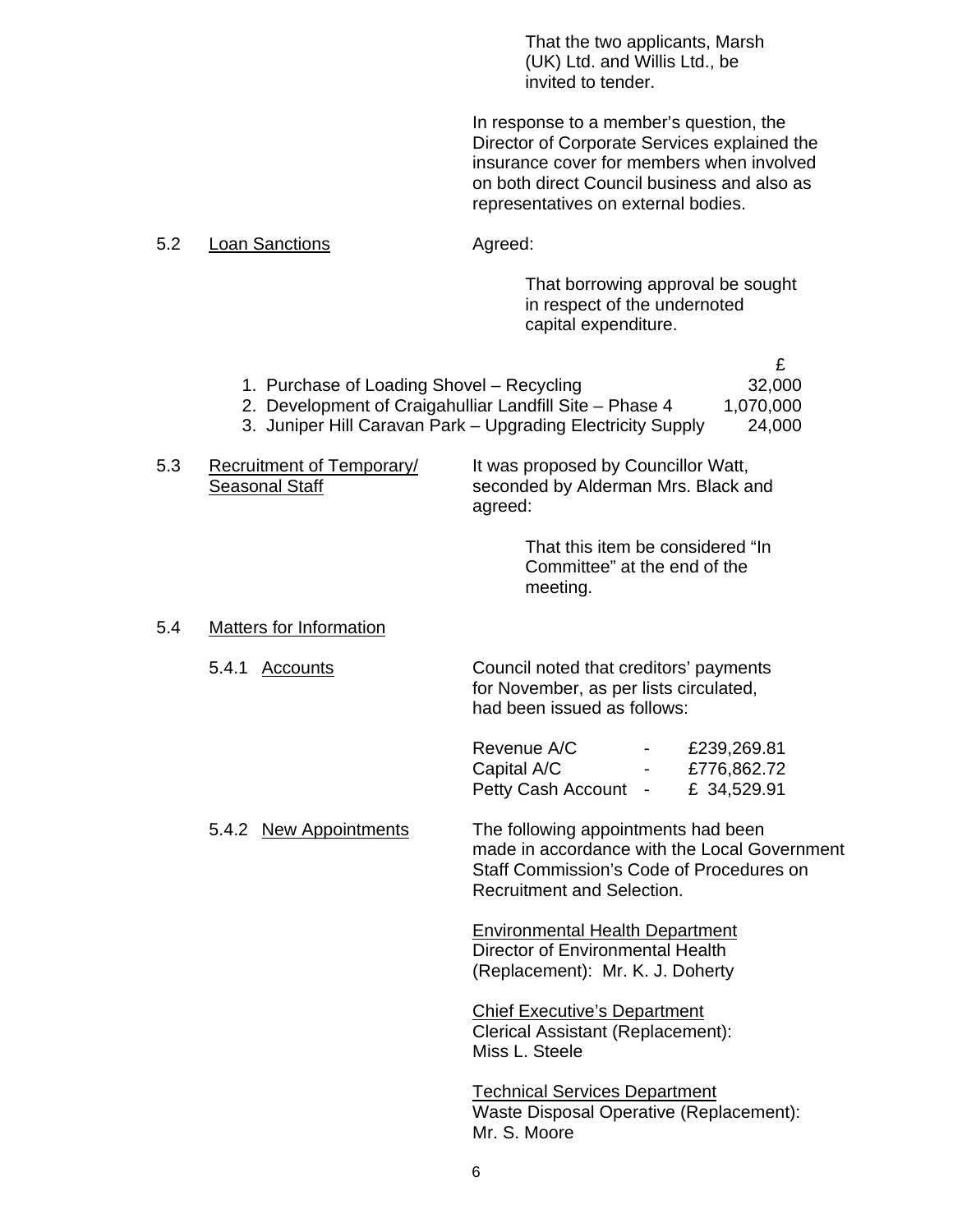# **6.0 LAND AND PROPERTY**

The Principal Administrative Officer presented his report on Land and Property viz:

6.1 King George VI Hall, Killowen Councillor McClarty, who declared an interest in this item as Chairman of West Bann Development Group, confirmed that the group had expressed unanimous interest in taking over the King George VI Hall.

> During the ensuing discussion, it was proposed by Councillor Mullan and seconded by Councillor McLaughlin:

> > That Council defer a decision until a firm management plan had been proposed by West Bann Development Group.

It was then proposed as an amendment by Councillor Watt and seconded by Alderman Mrs. Black:

> That Council approve, in principle, transfer of ownership of the hall to West Bann Development Group, subject to the provision of an acceptable management plan for the use of the hall.

On being put to the Meeting, the amended motion was carried by twelve votes to five.

# **7.0 NEW MARRIAGE LEGISLATION**

Consideration was given to the report of the Principal Administrative Officer (previously supplied) on new marriage legislation due to come into operation on 1<sup>st</sup> January, 2004.

 It was noted that the main role for Council under this new legislation would be in approving places in which a civil marriage ceremony could take place.

# Agreed:

- (i) That Council's Technical Services Department would process applications and approvals.
- (ii) That civil marriages would be held in approved places as follows:

| Monday-Friday | 10.00am – 4.00pm (Bank Holidays excepted) |
|---------------|-------------------------------------------|
| Saturday      | 10.00am – 1.00pm                          |

- (iii) That an application fee of £400 would be levied for three year and temporary approvals.
- (iv) That the marriage fees for a civil marriage in an approved place would be as follows: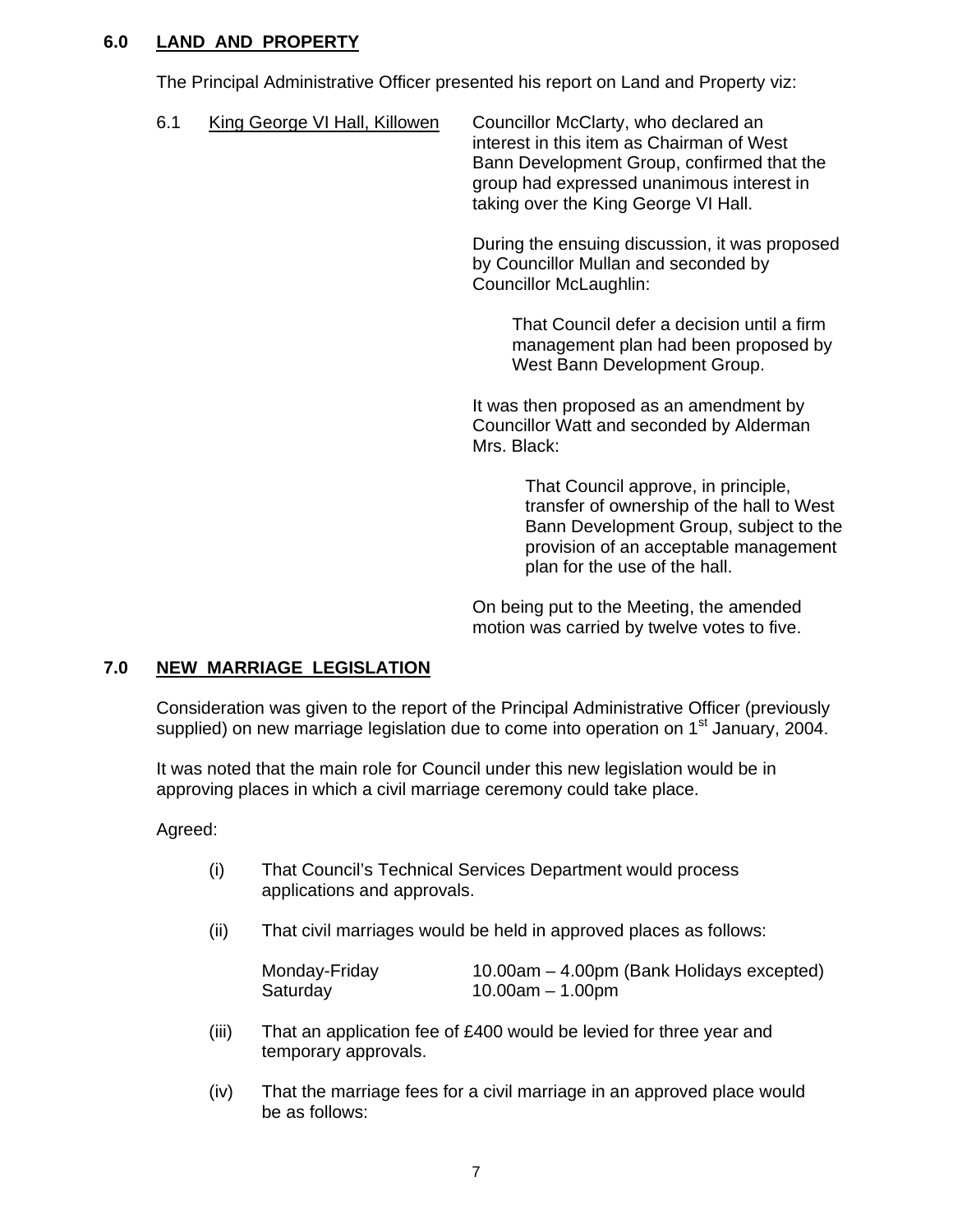| Monday – Friday | £ 95.00 |
|-----------------|---------|
| Saturday        | £170.00 |

# **8.0 OWEN ROE GAC - CAPITAL GRANT**

Consideration was given to the report of the Town Clerk and Chief Executive (previously supplied) on the application for capital grant submitted by Owen Roe GAC.

In light of implications from the £60,000 shortfall which faced the Club and, following consideration of the funding issue at Council's Capital Programme Workshop on 3rd November, 2003 it was now recommended that provision for Phases 1 and 2 of the project, ie land purchase, pitch development and pavilion, be made in Council's Capital Programme, as follows:

| 2003/2004 | £120,000 (as previously recommended) |
|-----------|--------------------------------------|
| 2004/2005 | £ 30,000                             |
| 2005/2006 | £ 30,000                             |

This would result in a total grant of £180,000 for the project.

On being put to the Meeting, the recommendation was agreed with thirteen members voting for and five members voting against.

# **9.0 NORTHERN CORRIDOR RAILWAYS GROUP**

Consideration was given to the report of the Town Clerk and Chief Executive (previously supplied) on the issue of the rail line North of Ballymena and members noted that a meeting of the Northern Corridor Railways Group had been arranged for Wednesday 7<sup>th</sup> January, 2004.

# **10.0 NOTICE OF MOTION**

 The undernoted Notice of Motion was proposed by Councillor Mullan, seconded by Councillor Dallat and, following discussion, agreed unanimously:

"That this Council confers jointly on the Salvation Army and the Society of St. Vincent de Paul, the Freedom of the Borough in recognition of the outstanding work these organisations have done to promote voluntary aid to the poor and disadvantaged of this borough. In conferring this honour on the Salvation Army and the Society of St. Vincent de Paul the Council also wishes to recognise the outstanding work of the other voluntary aid organisations working to alleviate poverty and invites them to share in this honour".

# **11.0 COLERAINE SHOWGROUNDS**

It was agreed that this item be considered "In Committee" at the end of the meeting.

# **12.0 CONSULTATION DOCUMENT**

The following paper had been received and was available for members who wished to consider making a response:

(i) Northern Ireland Court Service – "Public Consultation: Persons eligible to be Lay Magistrates in Northern Ireland"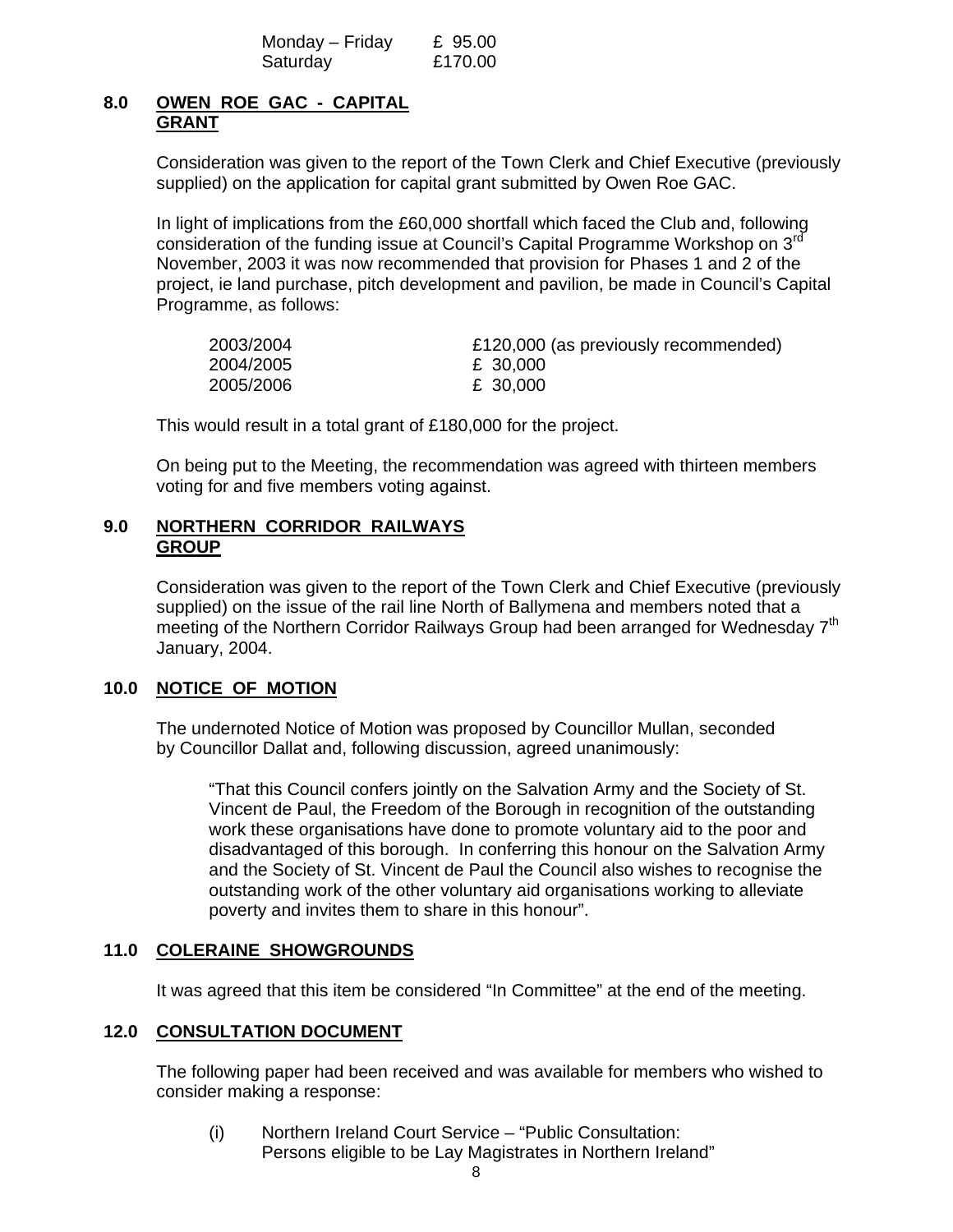# **13.0 NILGA CONFERENCE - LONDONDERRY - 21st/22nd JANUARY, 2004**

It was noted that the opening day of this conference coincided with the date of Council's Planning Workshop on Balanced Communities.

It was proposed by Councillor McClarty, seconded by Alderman Mrs. Black and agreed:

 That Council's representatives on NILGA attend the NILGA conference, viz: The Mayor, Alderman McClure and Councillors Mrs. Johnston, McClarty and Mullan.

# **14.0 CITIZENS ADVICE BUREAU**

Read letter of thanks for funding.

#### **15.0 COLERAINE HARBOUR COMMISSIONERS**

Read letter in response to Council's invitation, advising they would hope to be able to make a presentation to Council around Easter 2004 following the preparation of their development strategy.

# **16.0 NILGA**

Read notice from NILGA that the Local Government Consultation Event on the Fire Authority for Northern Ireland's Draft Integrated Risk Management Plan and associated Action Plan, would take place on  $13<sup>th</sup>$  January, 2004 in Craigavon Civic Centre.

Members interested in attending were requested to contact the Town Clerk and Chief Executive.

# **17.0 NOTICE OF SPECIAL MEETING**

Read notice of a Special Meeting of Council with Kirk McClure Morton to consider Waste Management on Thursday 15<sup>th</sup> January, 2004 at 7.30pm.

# **18.0 SCANCENTRE**

Reported that a Council visit to Scancentre had been arranged for the evening of Monday 26<sup>th</sup> January 2004.

# **19.0 PLANNING SERVICE**

Read notice from the Planning Service advising of a presentation of the Draft Northern Area Plan to Council on 25<sup>th</sup> February, 2004. The plan would be available for inspection in the morning. A meeting to consider the plan in detail would commence at 2.30pm.

# **20.0 "WORKING TOGETHER"**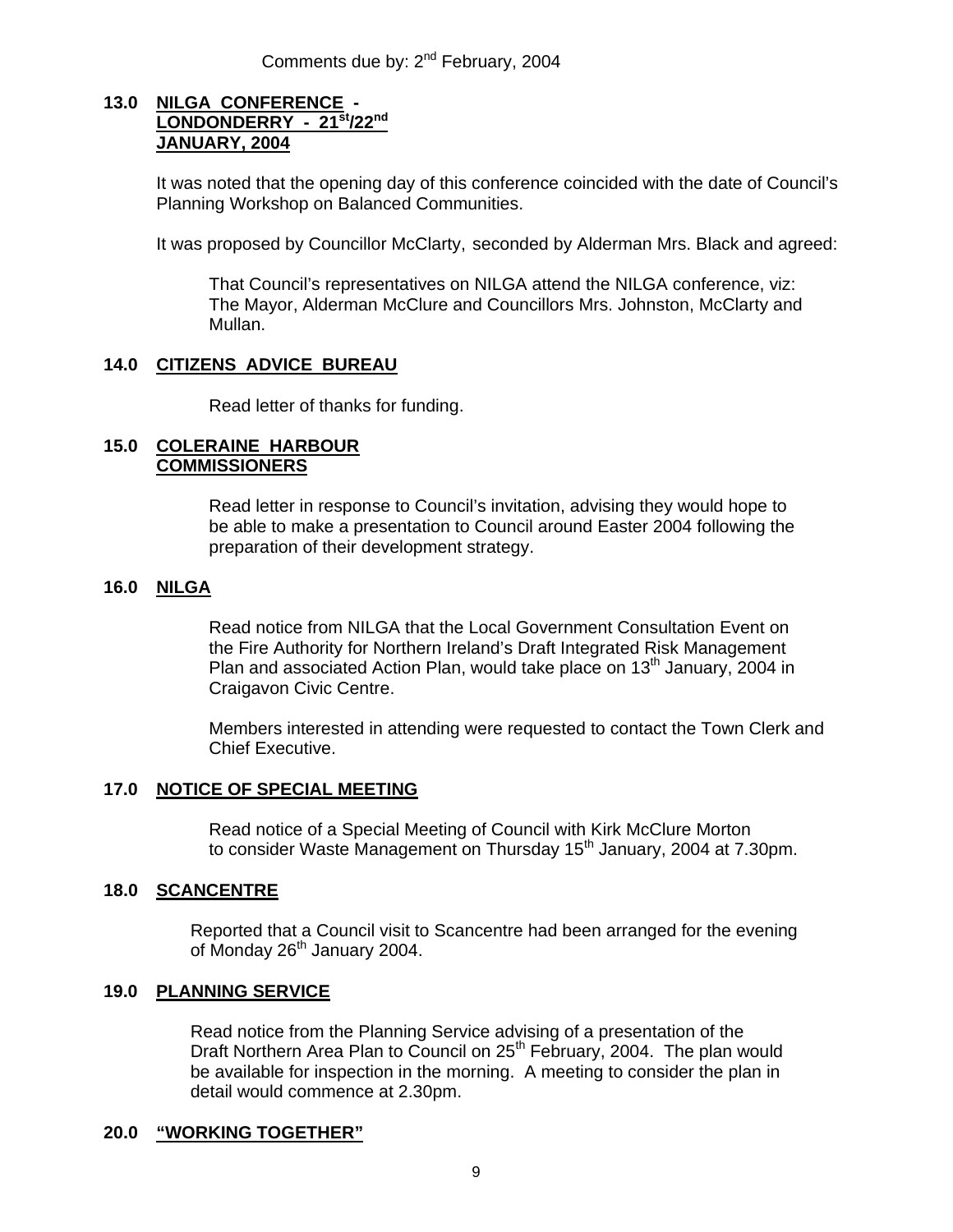Members noted that training would be delivered mid February/March 2004.

# **21.0 TRAINING NEEDS ANALYSIS**

Read letter from Mr. Paul McCallion, NAC appointed Consultant.

Agreed:

Arrangements would be made for interested Councillors to meet with Mr. McCallion for 45 minutes before a Council meeting early in 2004.

# **22.0 MR. S. G. MONTGOMERY**

Read letter of thanks from Mr. Montgomery for Council's help and support.

# **23.0 CONGRATULATIONS**

Members extended their congratulations to Mr. Kieran Doherty on his recent appointment to the post of Director of Environmental Health.

# **24.0 GAS PIPELINE TO THE NORTH-WEST**

The Town Clerk and Chief Executive reported that BGE (Northern Ireland) had been awarded planning permission for the main gas pipeline to the North-West, while the legal challenge in regard to the award of the licence for spur pipelines, brought by Phoenix Natural Gas, had been dismissed by the courts.

# **25.0 DOCUMENTS TABLED**

- (1) North-Eastern Education and Library Board Minutes of meeting held on  $28<sup>th</sup>$ October, 2003.
- (2) Arena Network Northern Ireland Northern Ireland  $6<sup>th</sup>$  Environmental Management Survey.
- (3) OFMDFM Central Appointments Unit Seventh Annual Report on Public Appointments.
- (4) Northern Ireland Economic Council Notice that the NIEC Annual Report 2002- 2003 and the NIEC Draft Publication Scheme were available from www.niec.org.uk, or on request.
- (5) Triangle Housing Association Annual Report 2002/03.
- (6) Citizens Advice Bureau Annual Report 2002-2003.
- (7) The Electoral Commission The Electoral Fraud (Northern Ireland) Act 2002.
- (8) North/South Ministerial Council Annual Report 2002.
- (9) Environment and Heritage Service Annual Report and Agency Accounts 2001- 2002.
- (10) Community Technical Aid Annual Report 2003.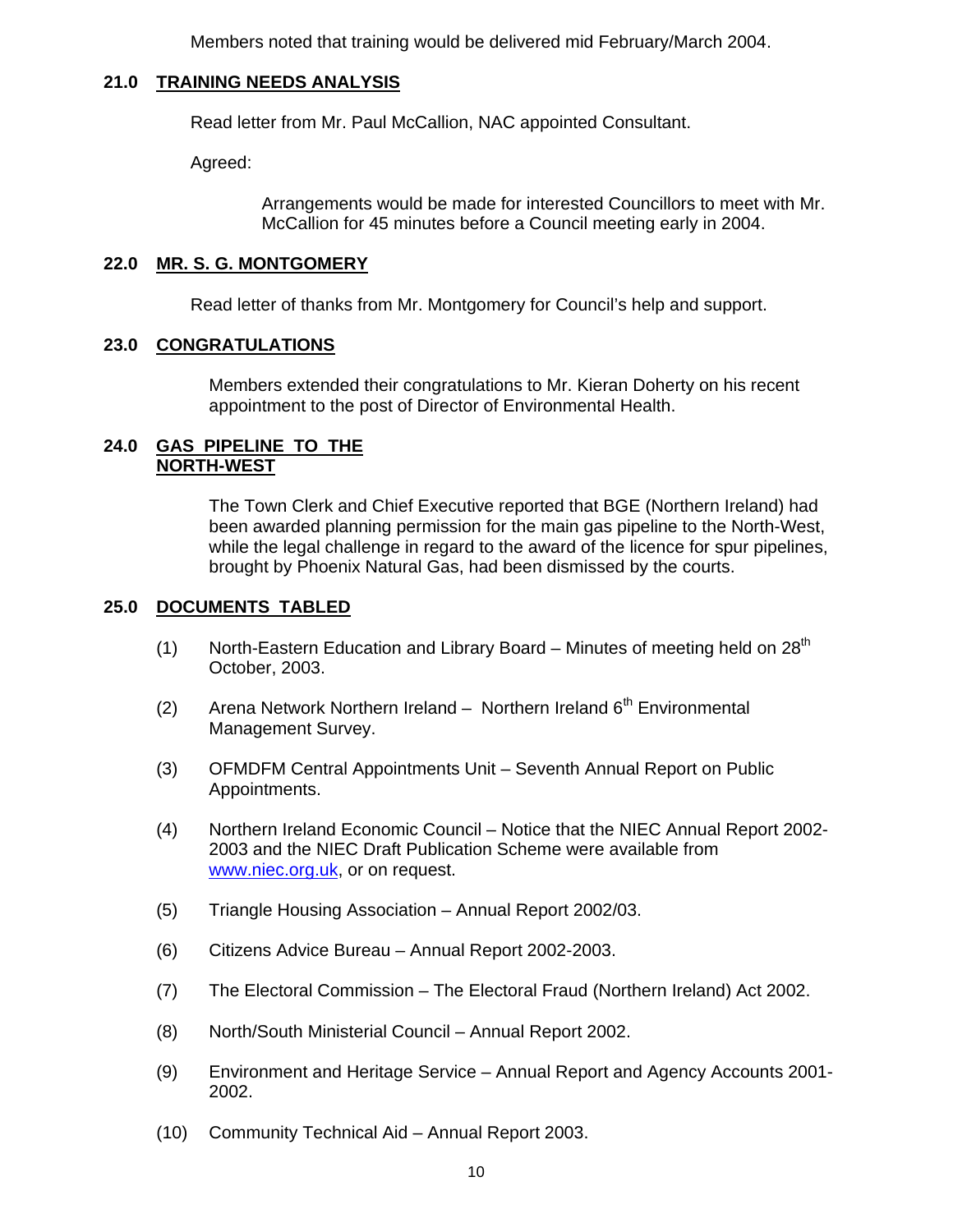- (11) Fisheries Conservancy Board for Northern Ireland Annual Report 2002.
- (12) Northern Health and Social Services Board Investing for Health Annual Report 2003.
- (13) The Local Government Staff Commission for Northern Ireland Equal Opportunities in the Northern Ireland Councils – Third Report August 2003.
- (14) Holocaust Memorial Day leaflet (circulated). Members noted that the book would be displayed in Coleraine Town Hall before being moved to the Waterfront Hall in Belfast on 27<sup>th</sup> January, 2004.

Members noted that a list of documents tabled would, in future, be provided for their information.

# **26.0 COMMITTEE ROOM**

The Town Clerk and Chief Executive reported that the layout of Committee Rooms 1 and 2 on the ground floor had been rearranged and requested members' comments.

# **27.0 DOCUMENTS FOR SEALING**

# Resolved:

That the following documents be sealed:

| 1. | Licence and<br><b>Counterpart</b> | Council and Mrs. L. Coyles,<br>7 St. John's Place, Coleraine -<br>Catering Franchise Licence -<br>Road, Coleraine | Coleraine Leisure Centre, Railway                                          |
|----|-----------------------------------|-------------------------------------------------------------------------------------------------------------------|----------------------------------------------------------------------------|
| 2. | <b>Cemetery Titles</b>            | <b>Grant of Right of Burial Deeds</b>                                                                             | Register Nos. 2943 - 2945 inclusive:                                       |
|    |                                   | Agherton<br><b>Ballywillan</b><br>Coleraine<br>Kilrea<br>Portstewart                                              | $\overline{2}$                                                             |
|    |                                   |                                                                                                                   | Advanced Deed - Register No. 0069:                                         |
|    |                                   | <b>Ballywillan</b>                                                                                                |                                                                            |
| 3. | Indenture and<br>Counterpart      | Site at West Bay, Portrush                                                                                        | Council and Seaport Investments Ltd.,<br>6 Seaport Avenue, Portballintrae. |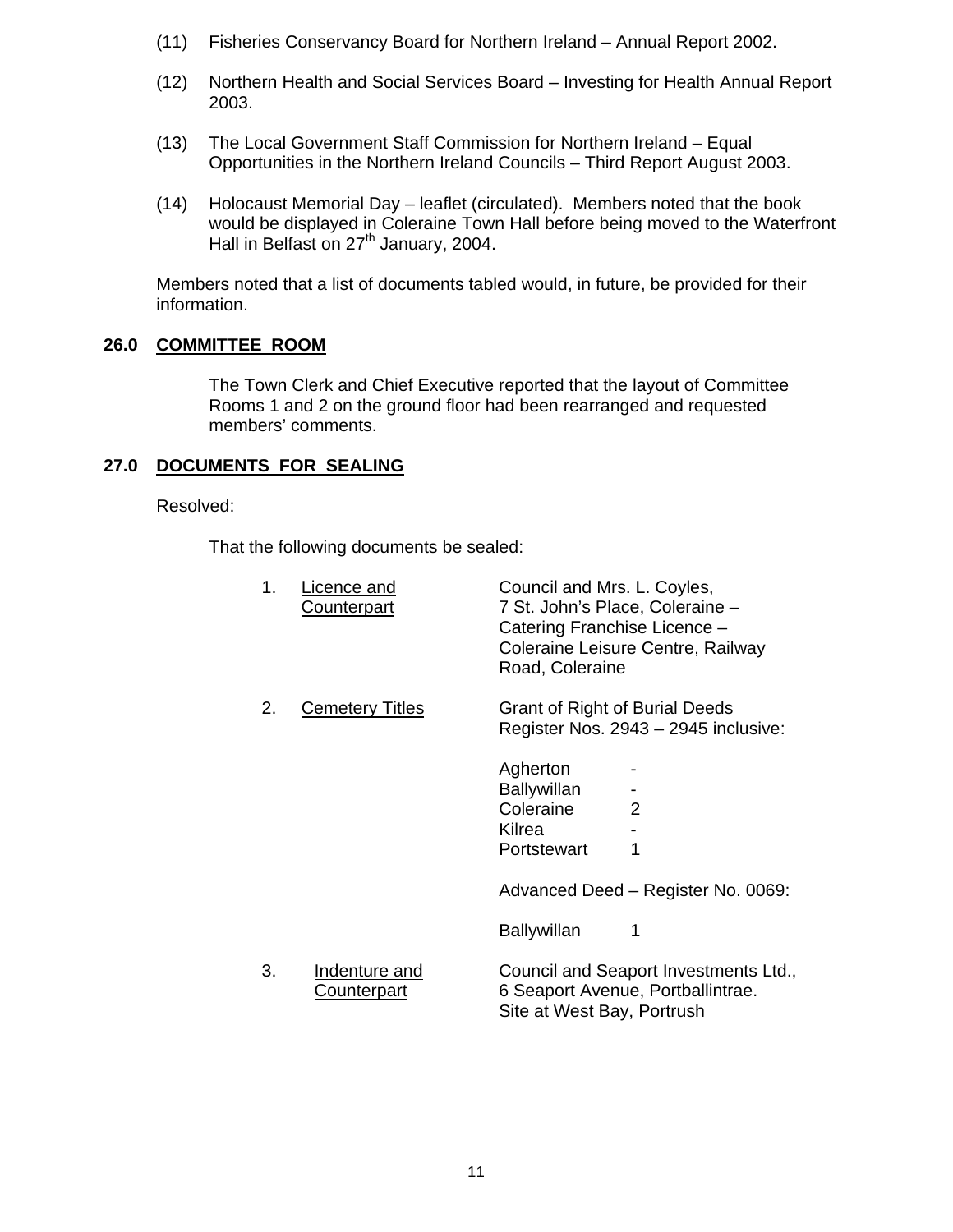# **SPECIAL MEETING**

# **15th January, 2004.**

- **Convened:** To discuss Waste Management Legislation and the implications for the North West Regional Waste Management Group of which Council is a member.
- **Present:** The Mayor, Councillor R. D. Stewart

The Deputy Mayor, Councillor E. M. Mullan

# **Aldermen**

W. T. Creelman B. Leonard

# **Councillors**

| J. M. Bradley         | E. A. Johnston (Mrs.) |
|-----------------------|-----------------------|
| O. M. Church (Mrs.)   | D. McClarty           |
| J. J. Dallat          | G. L. McLaughlin      |
| T. J. Deans           | R. A. McPherson       |
| E. P. Fielding (Mrs.) | W. J. Watt            |

# **Officers in**

 **Attendance:** Director of Technical Services, Principal Administrative Officer, Services Manager, Environment Officers, Technical and Waste Management Officer and Administrative Assistant

 **Apologies:** Alderman Mrs. Black and Councillors Barbour, Hillis, King and **McQuillan** 

The Mayor welcomed Mr. Andrew Baskin from Kirk McClure Morton who was in attendance to present his report on current waste management legislation and proposed future policy (circulated).

Members' questions on the financial implications of policy for Council were answered by the Director of Technical Services and Mr. Baskin, who detailed the requirements which Council was likely to encounter to limit liabilities and fund increased regulation, enforcement and reporting. Mr. Baskin also outlined some of the new technologies which would be utilised in the future treatment of waste.

The Mayor thanked Mr. Baskin for his presentation, following which he withdrew.

Mrs. Fiona Watters, Environment Officer, was then welcomed to the meeting. Mrs. Watters presented an update on recycling projects and initiatives within the Borough which were organised or supported by Council.

Discussion ensued during which Mrs. Watters advised of the support which was available to individuals and groups by the Environment Officers, to encourage involvement and proper use of available initiatives.

Members thanked Mrs. Watters for a most interesting and informative presentation.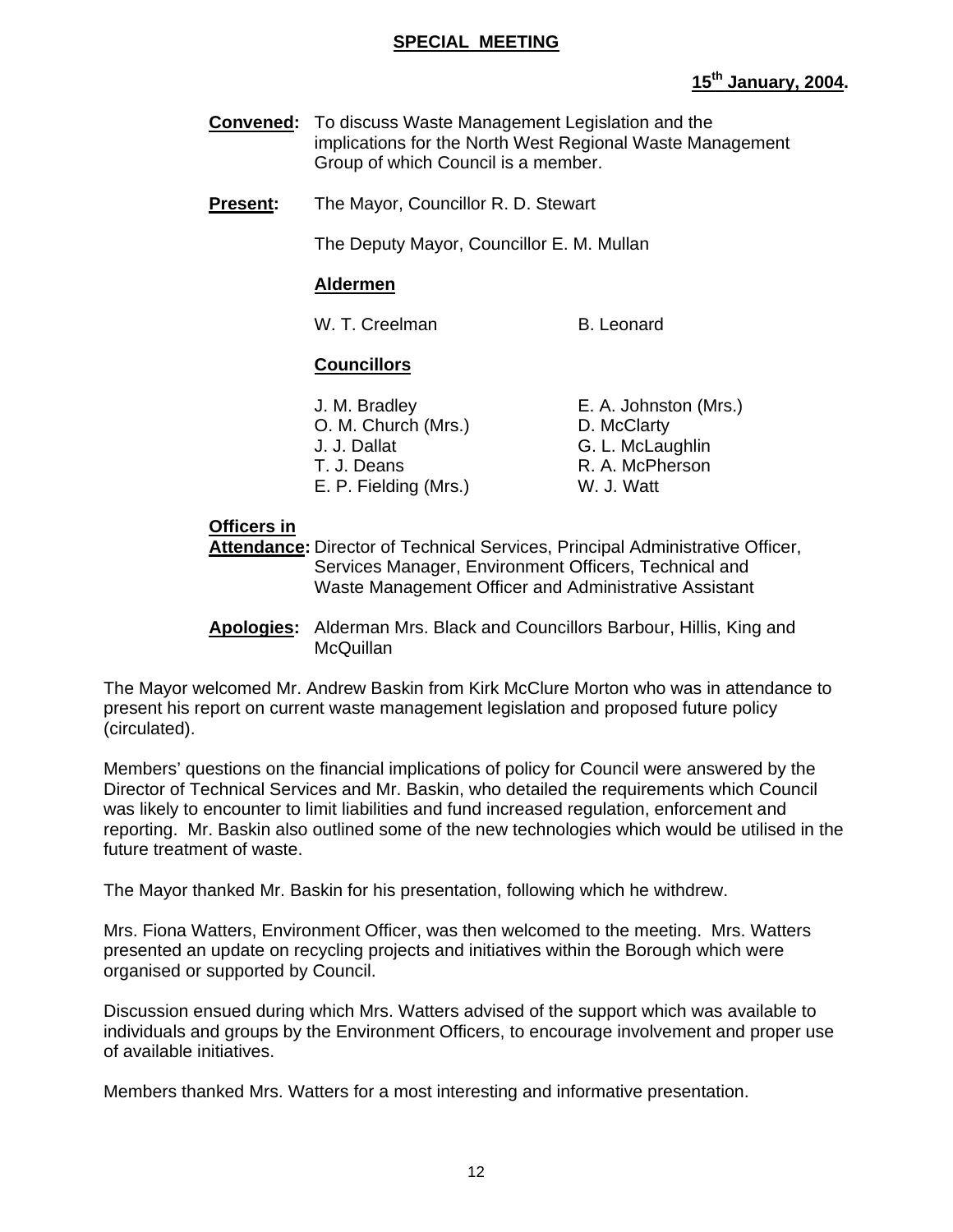# **LEISURE AND ENVIRONMENT COMMITTEE**

**6th January, 2004.**

| <b>Present:</b> | Councillor T. J. Deans, in the Chair |
|-----------------|--------------------------------------|
|-----------------|--------------------------------------|

The Mayor, Councillor R. D. Stewart

 The Deputy Mayor, Councillor E. M. Mullan (Items 3.0 – 19.0)

# **Aldermen**

 P. E. A. Armitage (Mrs.) W. T. Creelman  $($ ltems  $3.0 - 19.0)$  B. Leonard E. T. Black (Mrs.) W. J. McClure

# **Councillors**

C. S. Alexander (Ms.) N. F. Hillis J. M. Bradley W. A. King  $($ ltems  $3.0 - 19.0)$  D. McClarty O. M. Church (Mrs.) G. L. McLaughlin J. J. Dallat R. A. McPherson<br>E. P. Fielding (Mrs.) W. J. Watt E. P. Fielding (Mrs.)

# **Officers in**

 **Attendance:** Town Clerk and Chief Executive, Director of Technical Services, Director of Leisure Services, Director of Environmental Health, Principal Building Control Officer (Items 3.0 – 19.0), Leisure Services Officer (Facilities), Leisure Services Officer (Services) and Administrative Assistant

**Apologies:** Councillors Barbour, Mrs. Johnston and McQuillan

# **1.0 NATIONAL HOLOCAUST MEMORIAL DAY - 27TH JANUARY, 2004**

The Town Clerk and Chief Executive referred to this forthcoming commemoration. The memorial book would be available for signature at Cloonavin until 26<sup>th</sup> January, 2004.

# **2.0 MR. D. BOYLE**

The Chairman welcomed Mr. D. Boyle, Caretaker, Coleraine Town Hall who was in attendance at the meeting.

Members warmly congratulated Mr. Boyle on his Christmas sitout which had raised approximately £10,500 for local charities including the Zomba Appeal.

Mr. Boyle thanked members for their kind comments.

Members noted that the Town Clerk and Chief Executive would be accompanying Rev. Gordon on a forthcoming visit to Zomba and wished them every success.

# **3.0 WATER SERVICE - CAPITAL WORKS**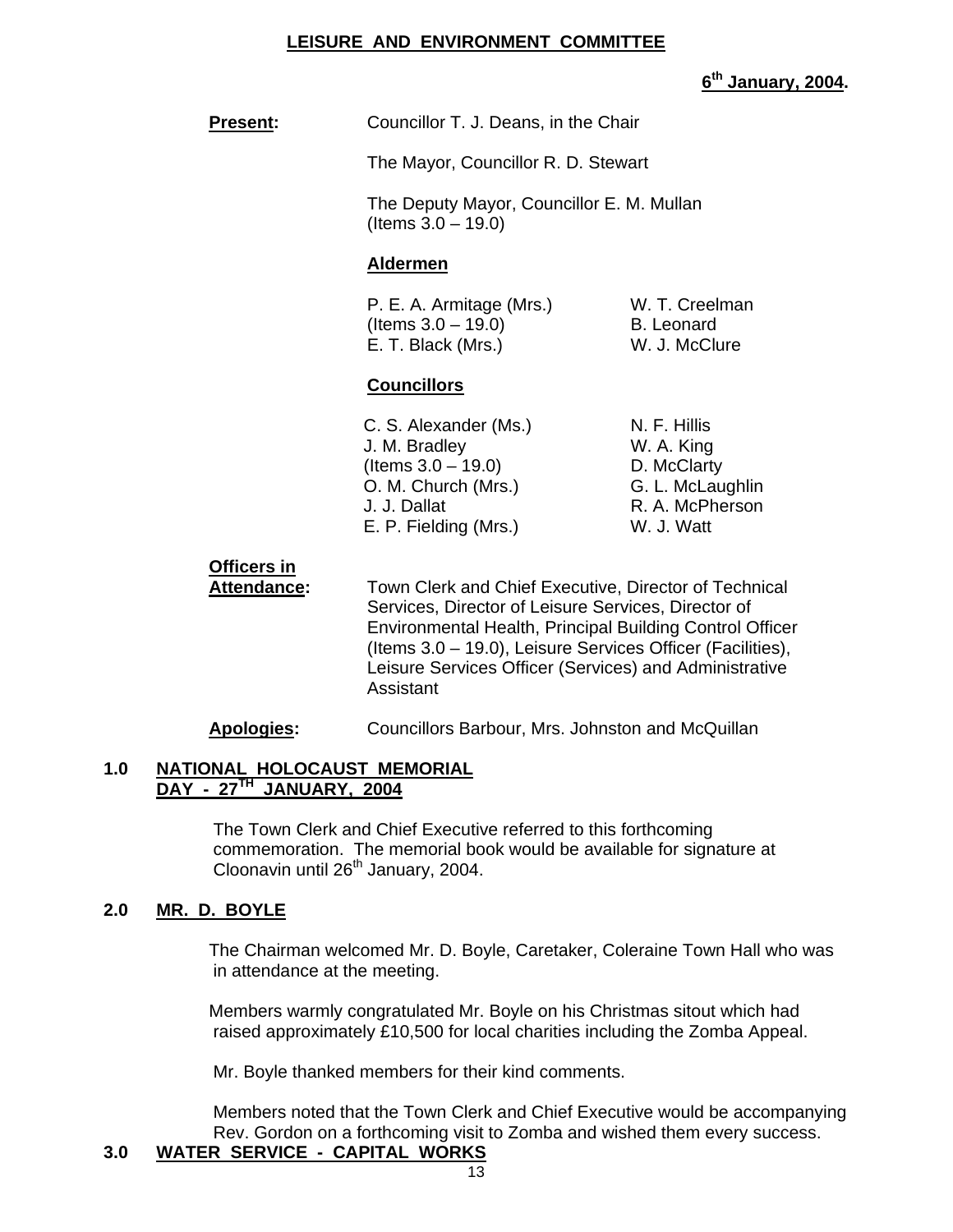# **PROGRAMME 2003 - 2006**

The Chairman welcomed Mr. D. M. Fulton, Acting Divisional Manager and Mr. J. Doherty, who were in attendance to present the Water Service Capital Works Programme 2003 – 2006 (previously supplied).

Mr. Fulton elaborated on the projects contained within the programme and both representatives answered various questions raised by members.

3.1 North Coast Waste Water Members welcomed the news that this Treatment Works scheme had been removed from the PPP/ PFI Programme. The target award of the contract as a design and build project was Autumn 2004.

> It was agreed that Council continue to lobby for the inclusion of tertiary treatment in the process.

The Chairman thanked the representatives for their attendance.

# **4.0 ENVIRONMENTAL HEALTH REPORT**

The report of the Director of Environmental Health was considered (previously supplied).

Matters arising:

| 4.1 | Mr. K. J. Doherty                                                | The Chairman and members congratulated<br>Mr. K. J. Doherty on his recent appointment as<br>Director of Environmental Health. |
|-----|------------------------------------------------------------------|-------------------------------------------------------------------------------------------------------------------------------|
| 4.2 | <b>Legal Proceedings</b><br>(a) Food Safety (N.I.) Order<br>1991 | It was proposed by Councillor Watt, seconded<br>by Councillor McPherson and agreed:                                           |
|     | <b>Food Safety (General Food</b>                                 | That this matter be considered                                                                                                |
|     | Hygiene) Regs (N.I.) 1995                                        | "In Committee" at the end of the                                                                                              |
|     | <b>Food Safety (Temperature</b>                                  | meeting.                                                                                                                      |

(b) Health and Safety at Work (N.I.) Order 1978

Control) Regs (N.I.) 1995

4.3 Consultation Paper - Statutory The Northern Ireland Housing Executive had Registration Scheme for launched a voluntary registration scheme for Houses in Multiple Occupation Houses in Multiple Occupation in 2001.

> The 2003 Housing order now made registration mandatory and required the Housing Executive to draw up a scheme to facilitate the registration process. This scheme had been published for consultation.

Following discussion it was recommended, twelve members voting in favour and two against, that Council:

(i) Make representation to ensure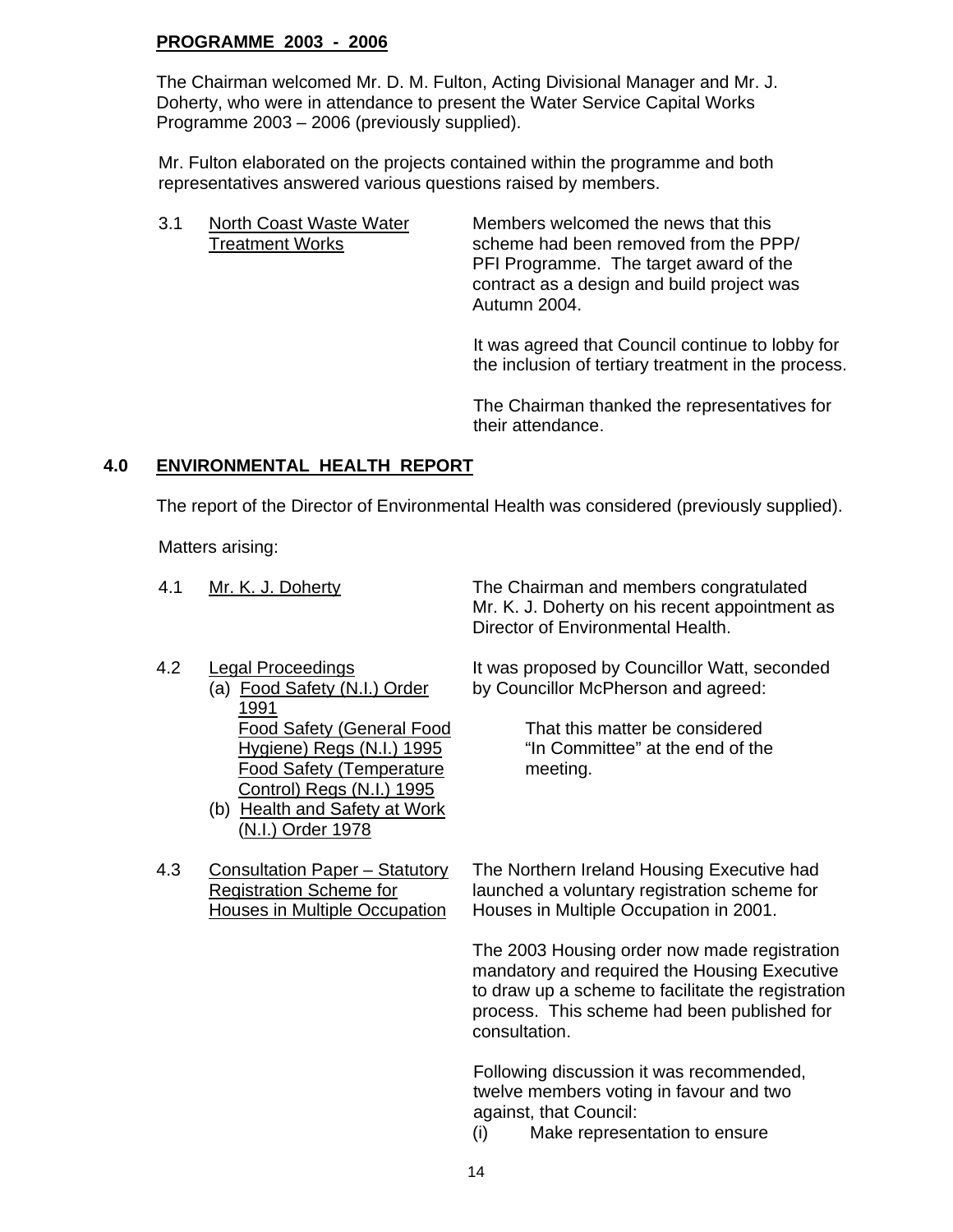that the Special Control Provisions concerning loss of amenity are amended to give the Northern Ireland Housing Executive a more proactive role in protecting amenity rather than follow the lead of Police Service of Northern Ireland and Council.

- (ii) Highlight the need to take a more strategic approach to managing the growth of Houses in Multiple Occupation and the consequential impact on the social infrastructure of the local community in which these houses are situated.
- 4.4 Incident of Legionnaires Committee noted information, as detailed in the Disease report, of an incident of Legionnaires Disease. The Environmental Health Department would be embarking on a programme of raising awareness of owners of vulnerable premises in an attempt to avoid any further such incidents.

# **5.0 LEISURE SERVICES REPORT**

The report of the Director of Leisure Services was considered (previously supplied).

Matters arising:

| 5.1 | <b>Lower Bann Management</b><br><b>Structure</b>          | Committee noted information, as detailed in the<br>report, regarding a review of the Lower Bann<br>Management Structure by the Environment and<br>Heritage Service. As Council was a key<br>stakeholder and a major funder, further<br>consultation would take place.                                                                              |
|-----|-----------------------------------------------------------|----------------------------------------------------------------------------------------------------------------------------------------------------------------------------------------------------------------------------------------------------------------------------------------------------------------------------------------------------|
| 5.2 | <b>Portrush Community</b><br><b>Development Group</b>     | Council is recommended to agree to take<br>responsibility for the maintenance and manage-<br>ment of a number of horticulture beds<br>developed by Portrush Community<br>Development Group. Although additional<br>resources would be required for these the work<br>could be done by a seasonal employee assisted<br>by existing full-time staff. |
| 5.3 | <b>Macosquin Football Pitch</b>                           | Council is recommended to instigate legal<br>action to terminate the current lease with the<br>Trustees of Macosquin Football Club and to<br>recover all outstanding rents.                                                                                                                                                                        |
| 5.4 | Alleged Right of Way -<br><b>Millburn Road, Coleraine</b> | Council is recommended to commence pro-<br>ceedings to assert the pathway between<br>Homes, Pubs and Clubs and the Veterinary<br>Practice and to investigate funding opportunities<br>to improve the surface of the lane.                                                                                                                          |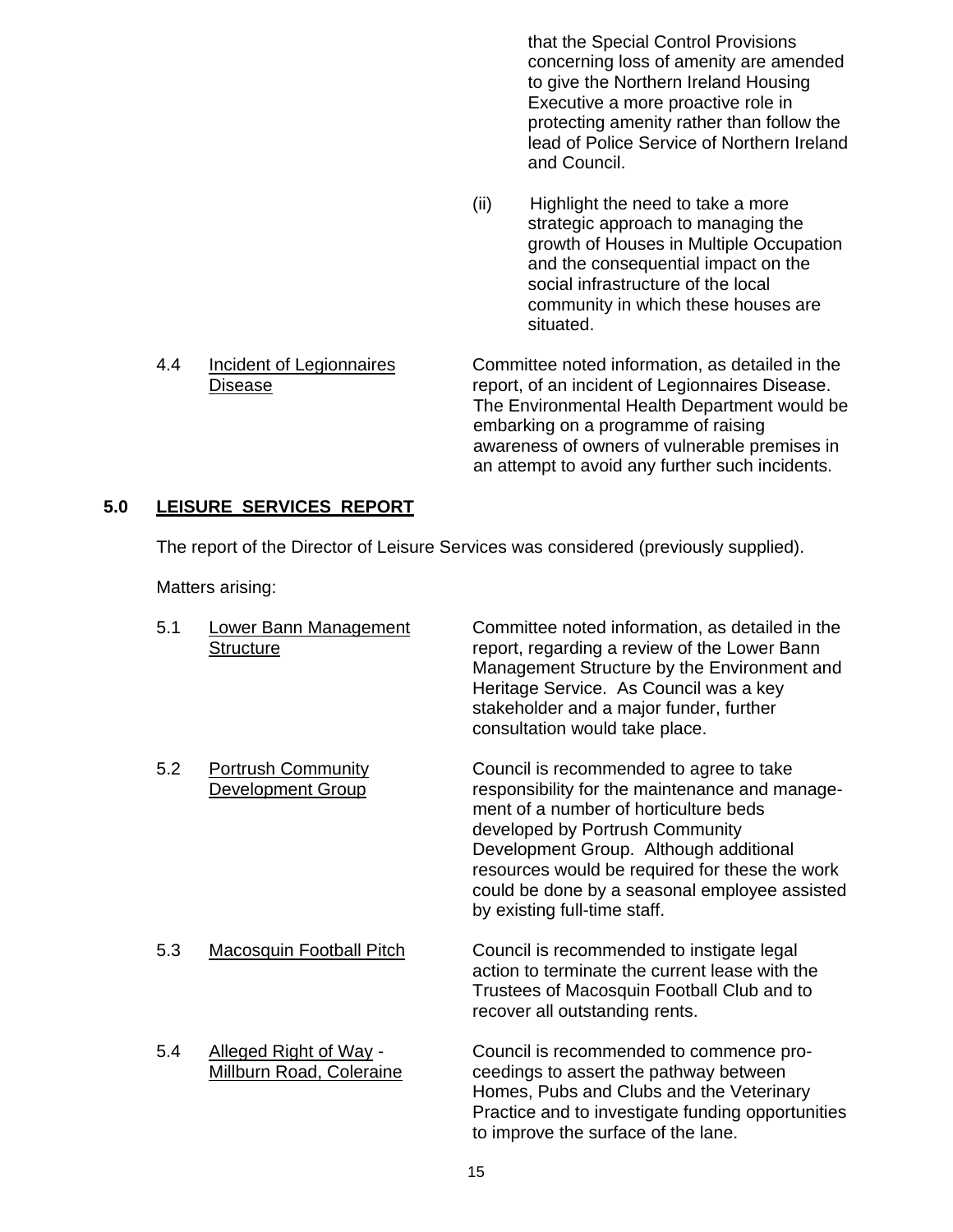5.5 For Information The Director of Leisure Services provided information in his report on the following:

- (a) Portrush Airshow  $-4^{th} 6^{th}$  June, 2004
- (b) Millburn Community Centre, Coleraine
- (c) Rose Gardens, Coleraine
- (d) Skills 4 Sport
- (e) Chinese New Year Saturday,  $24<sup>th</sup>$ January, 2004
- (f) Museum Exhibition

5.6 Northern Ireland Milk Cup Reference was made to a recent article in the Belfast Telegraph regarding the Milk Cup. It was noted that the Director of Leisure Services and the Town Clerk and Chief Executive would be meeting with representatives of the Milk Cup Committee in the near future.

# **6.0 TECHNICAL SERVICES REPORT**

The report of the Director of Technical Services was considered (previously supplied).

Matters arising:

6.1 Legal Proceedings

|     | <b>Street Trading Act</b><br>6.1.1<br>(N.I.) 2001                                         | It was proposed by Councillor Watt, seconded<br>by Councillor McPherson and agreed:                                                                                                        |
|-----|-------------------------------------------------------------------------------------------|--------------------------------------------------------------------------------------------------------------------------------------------------------------------------------------------|
|     |                                                                                           | That this matter be considered<br>"In Committee" at the end of the<br>meeting.                                                                                                             |
| 6.2 | D.R.D. Roads Service                                                                      |                                                                                                                                                                                            |
|     | 6.2.1<br><b>Disabled Parking</b>                                                          | Roads Service proposed to establish two<br>disabled parking bays to facilitate local<br>residents at the undernoted locations:                                                             |
|     |                                                                                           | Adjacent to 44 Hanover Place,<br>1.<br>Coleraine;<br>2.<br>Adjacent to 23 Taylor's Row, Coleraine.                                                                                         |
|     |                                                                                           | Council is recommended to agree.                                                                                                                                                           |
| 6.3 | <b>North West Regional Waste</b><br><b>Management Group -</b><br><b>Recycling Tenders</b> | Council is recommended to accept the<br>recommendation of the North West Regional<br>Waste Management Group to award both<br>recycling contracts to Glassdon as detailed in<br>the report. |
| 6.4 | Tenders for Refuse<br><b>Containers</b>                                                   | Tenders had been received from 4 no.<br>companies, as listed, for the supply and<br>delivery of refuse containers, as detailed in the<br>report:                                           |
|     |                                                                                           | $\sim$                                                                                                                                                                                     |

#### 16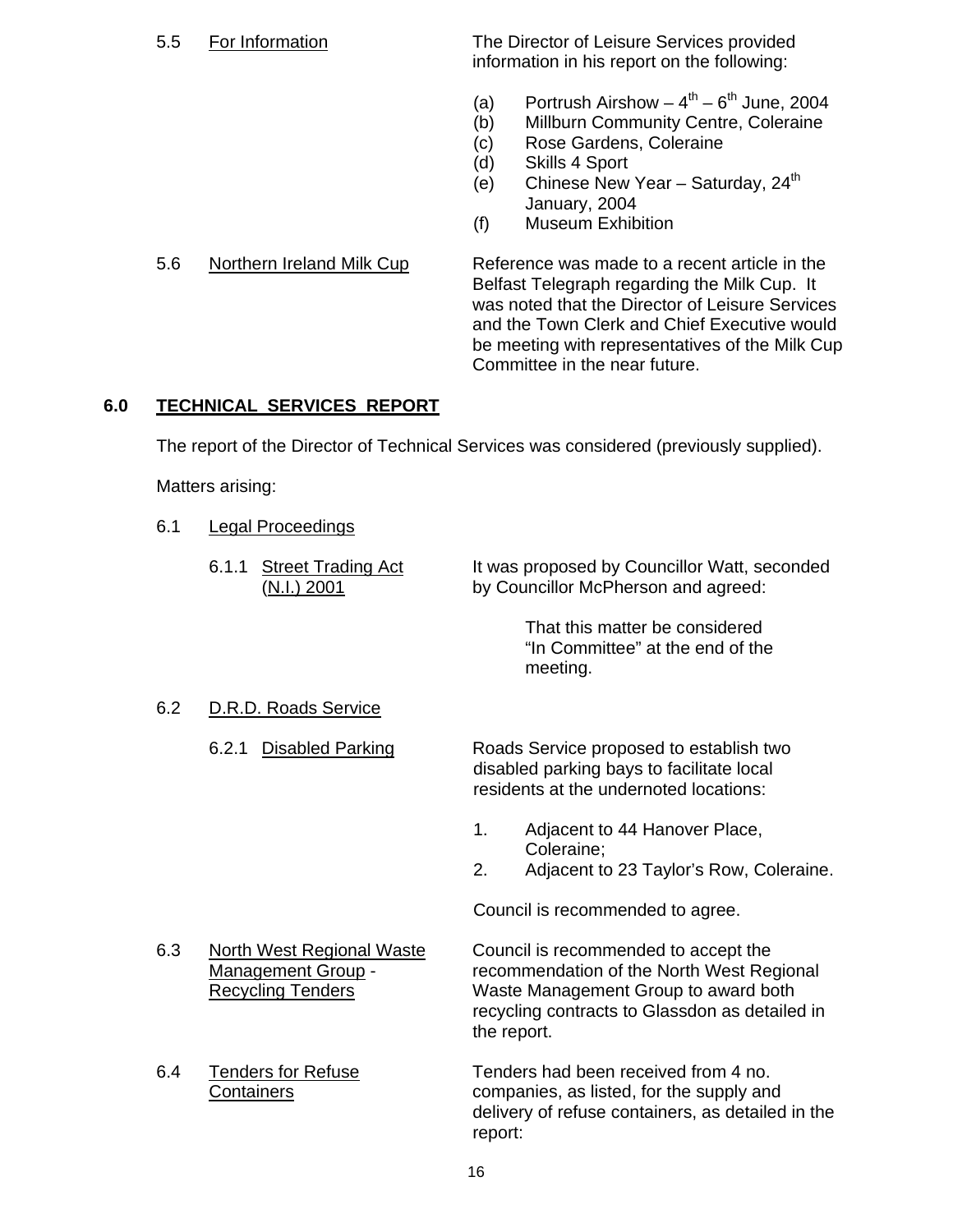| Sturdy Products Ltd. | £17,860.00 |
|----------------------|------------|
| Sulo                 | £17,944.00 |
| SSI Schaefer         | £18,280.00 |
| Contenur UK Ltd.     | £18,292.00 |

Recommended:

 That Council accept the tender from Sulo at £17,944.00 as recommended by the Director of Technical Services.

#### 6.5 Entertainments Licences

 6.5.1 Articlave Orange Hall, An application for the grant of an 37 St. Paul's Road, Entertainments Licence had been received Articlave, Coleraine from Mr. W. Smyth, 12 Mussenden View, Articlave, Coleraine.

Recommended:

That Council grant an Entertainments Licence subject to inspection and compliance with Fire Authority and any other licensing requirements.

6.5.2 The Mercer's Arms, An application for the grant of an The Diamond, Kilrea, Entertainments Licence had been received Coleraine **From Mr. T. O'Neill of The Mercer's Arms.** 

Recommended:

 That Council grant an Entertainments Licence subject to inspection and compliance with Fire Authority and any other licensing requirements.

6.6 Building Control

6.6.1 Approvals **Approval had been granted for thirty** applications.

6.7 Special Council Meeting - Members noted that at the Special Council<br>15<sup>th</sup> January, 2004 Meeting on 15<sup>th</sup> January, 2004 Kirk McClure Meeting on 15<sup>th</sup> January, 2004 Kirk McClure Morton would give a presentation on the current position regarding Waste Collection and Disposal Legislation.

> A presentation would also be given regarding Council's work in relation to waste management issues.

# **8.0 ENVIRONMENT AND HERITAGE SERVICE**

Tabled:

Annual Report and Agency Accounts 2002/2003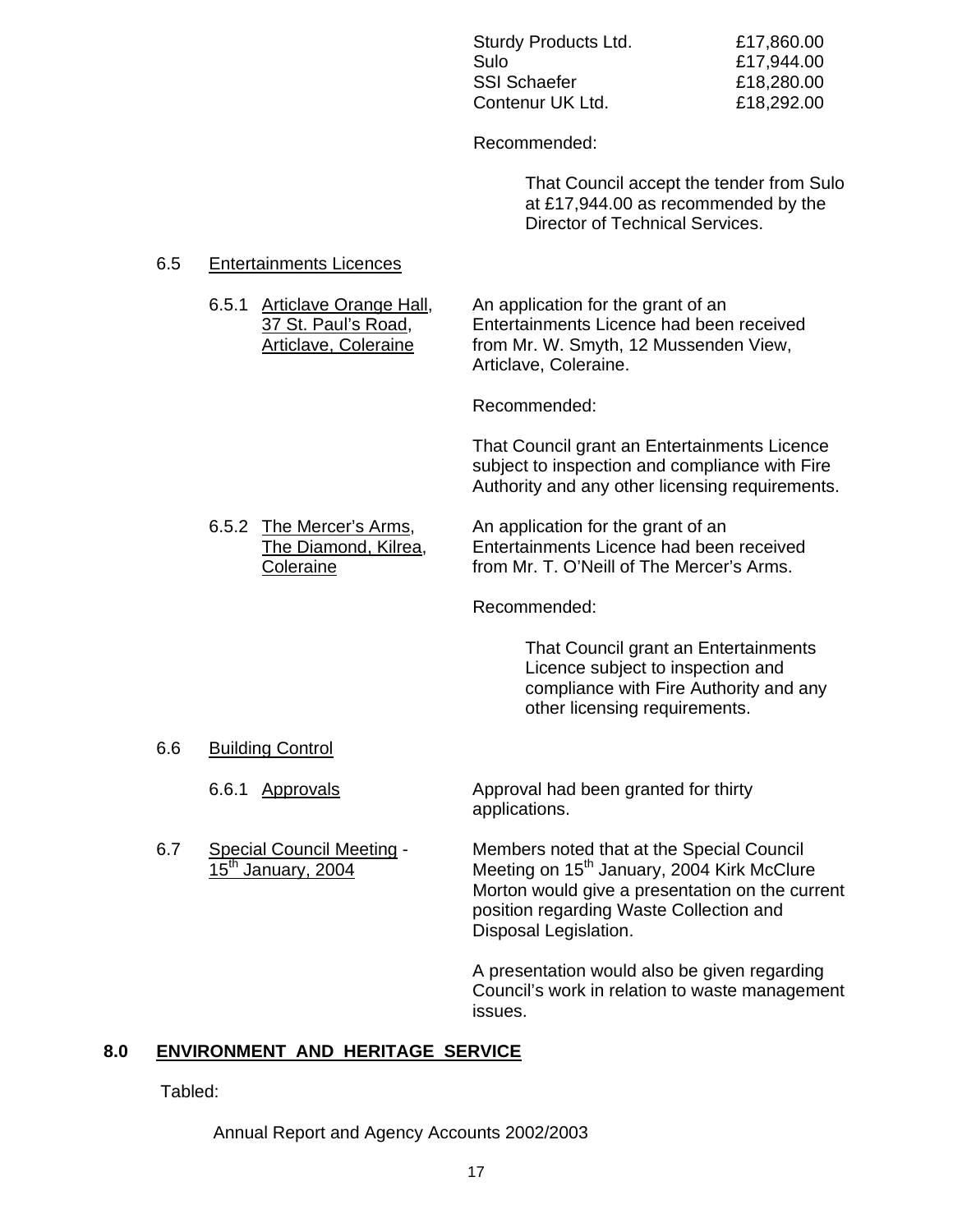#### **9.0 NORTHERN HEALTH AND SOCIAL SERVICES BOARD**

Tabled:

 Northern Investing for Health Partnership – Health Improvement Plan (HIP) 2003 – 2008

#### **10.0 CHRISTMAS SWITCH ON, COLERAINE**

Reference was made to adverse press coverage regarding the Christmas switch on in Coleraine.

The Director of Leisure Services responded to members' comments on this topic.

#### **11.0 CIVIC AMENITY SITES - PORTRUSH AND PORTSTEWART**

 Reference was made to the proposed improvements to the civic amenity sites at Portrush and Portstewart.

The Director of Technical Services updated members on the current position.

# **12.0 PORTRUSH TOWN HALL**

 In response to a question the Director of Leisure Services advised Committee that working drawings had been completed. It was envisaged that the appointed contractor should be on site as scheduled.

# **13.0 CALDWELL LANE, PORTRUSH**

 In response to a question the Director of Leisure Services advised Committee that the pathway had now been asserted and an action plan was being drawn up.

#### **14.0 RIVERSIDE REGIONAL CENTRE, COLERAINE**

 Reference was made to the upkeep of the grass areas at the Riverside Regional Centre, Coleraine.

The Director of Leisure Services would take this matter up with the owners.

#### **15.0 CHRISTMAS SWITCH ONS/ DECORATIONS**

 Reference was made to the need to improve standards for 2004. The officers would pursue matters further.

# **16.0 PLANNING WORKSHOP - 21ST JANUARY, 2004**

 It was noted that the Town Clerk and Chief Executive may need to be in contact with members regarding a pre-meeting on this topic; he would also contact the Newsletter regarding an article relating to the proposed workshop.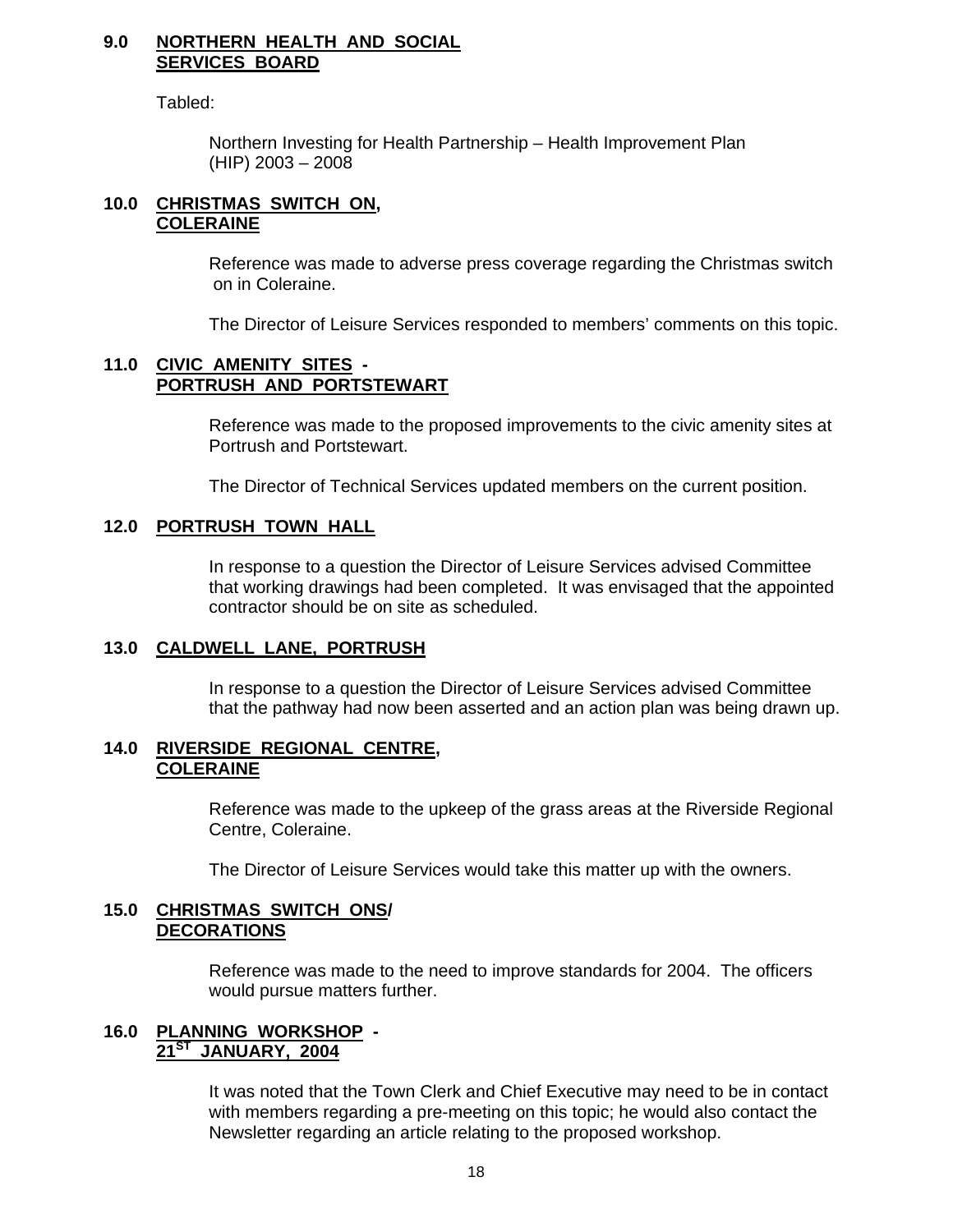#### **17.0 SOCIAL COMMITTEE**

Reference was made to the continuing good work of the Social Committee.

# **18.0 PLANNING COMMITTEE - JANUARY**

 It was agreed that this month's meeting be held at 2.30 p.m. on Tuesday,  $13<sup>th</sup>$  January, 2004.

#### **19.0 TBF THOMPSON**

 Reference was made to the announcement of 36 redundancies at TBF Thompson (Engineering) Ltd., Garvagh.

 The Town Clerk and Chief Executive advised that Council's Economic Development Section had offered every available assistance to the company.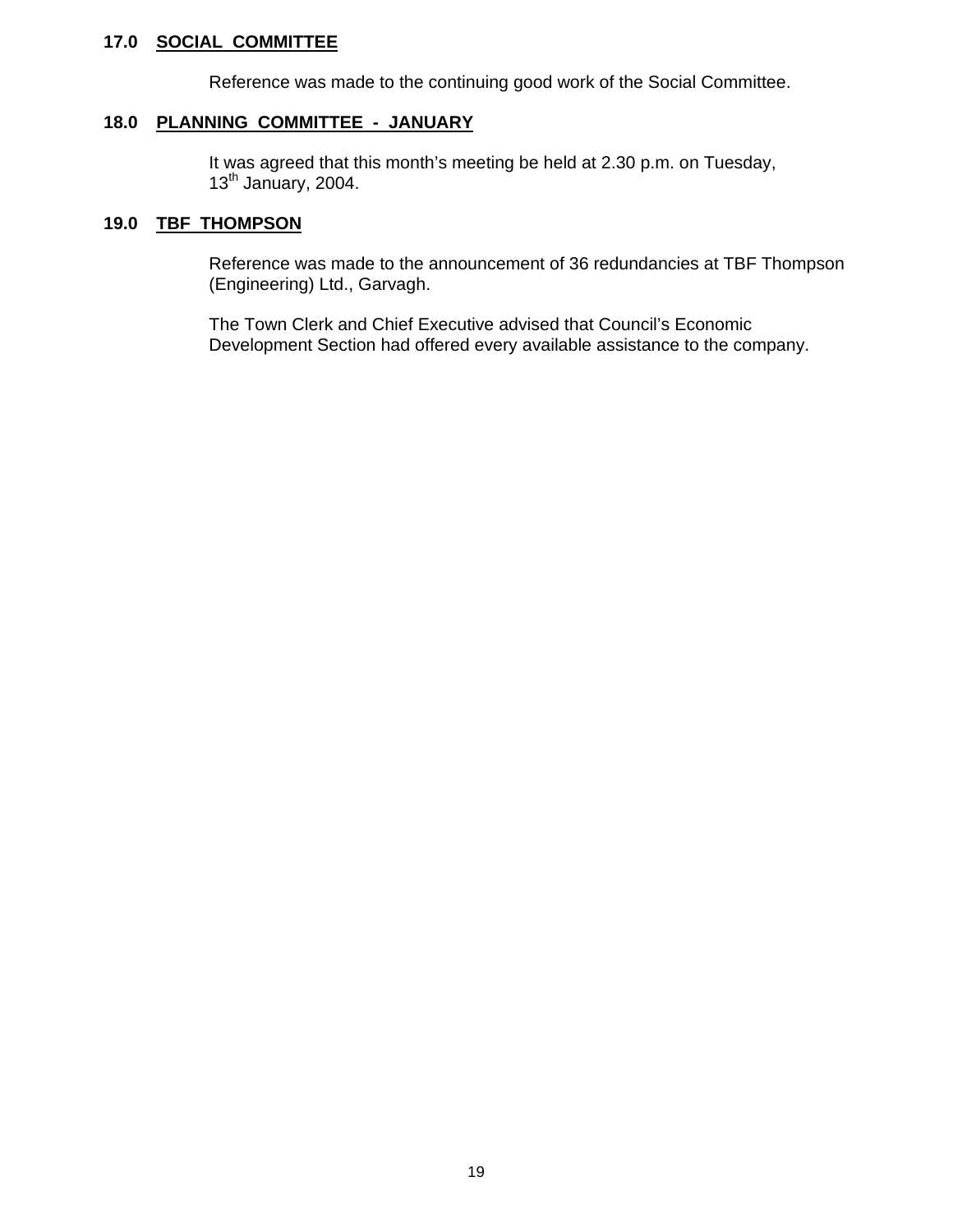# **PLANNING COMMITTEE**

# **13th January, 2004.**

| <b>Present:</b>                          | Councillor W. J. Watt in the Chair                                                                                                                                                        |                                                                                                                                                                                 |  |
|------------------------------------------|-------------------------------------------------------------------------------------------------------------------------------------------------------------------------------------------|---------------------------------------------------------------------------------------------------------------------------------------------------------------------------------|--|
|                                          | The Mayor, Councillor R. D. Stewart                                                                                                                                                       |                                                                                                                                                                                 |  |
|                                          | <b>Aldermen</b>                                                                                                                                                                           |                                                                                                                                                                                 |  |
|                                          | P. E. A. Armitage (Mrs.)<br>(Items 1.0 - 3.53)<br>E. T. Black (Mrs.)<br>W. T. Creelman                                                                                                    | <b>B.</b> Leonard<br>(Items 3.17 - 9.0)<br>W. J. McClure                                                                                                                        |  |
|                                          | <b>Councillors</b>                                                                                                                                                                        |                                                                                                                                                                                 |  |
|                                          | C. S. Alexander (Ms.)<br>O. M. Church (Mrs.)<br>J. J. Dallat<br>T. J. Deans<br>(Items 3.2 - 3.10)<br>E. P. Fielding (Mrs.)<br>(Items 3.2 - 9.0)<br>N. F. Hillis<br>$($ ltems $3.9 - 9.0)$ | E. A. Johnston (Mrs.)<br>(Items 1.0 - 3.30)<br>W. A. King<br>D. McClarty<br>G. L. McLaughlin<br>(Items $1.0 - 5.1$ )<br>R. A. McPherson<br>A. McQuillan<br>(Items $3.7 - 9.0$ ) |  |
| <u>Also in</u><br><b>Attendance:</b>     | Representatives from the Planning Service -<br>Mr. D. Blackwood and Miss J. McMath                                                                                                        |                                                                                                                                                                                 |  |
| <b>Officers in</b><br><b>Attendance:</b> | Director of Environmental Health (Items 3.2 - 3.30),<br>Principal Administrative Officer, Administrative<br><b>Officer and Administrative Assistant</b>                                   |                                                                                                                                                                                 |  |

**Apology:** Councillor Barbour

# **1.0 CHAIRMAN'S REMARKS**

The Chairman wished everyone a peaceful and prosperous 2004.

# **2.0 MODERNISING PLANNING PROCESSES - CONSULTATION PAPER ON THE REVIEW OF PERMITTED DEVELOPMENT RIGHTS IN PLANNING**

 Consideration was given to the draft response from BDP Planning. It was agreed that this would form the basis of the Council's response together with any further comments submitted to the Principal Administrative Officer.

# **3.0 PLANNING APPLICATIONS**

A list of one hundred and twelve applications was considered (previously supplied).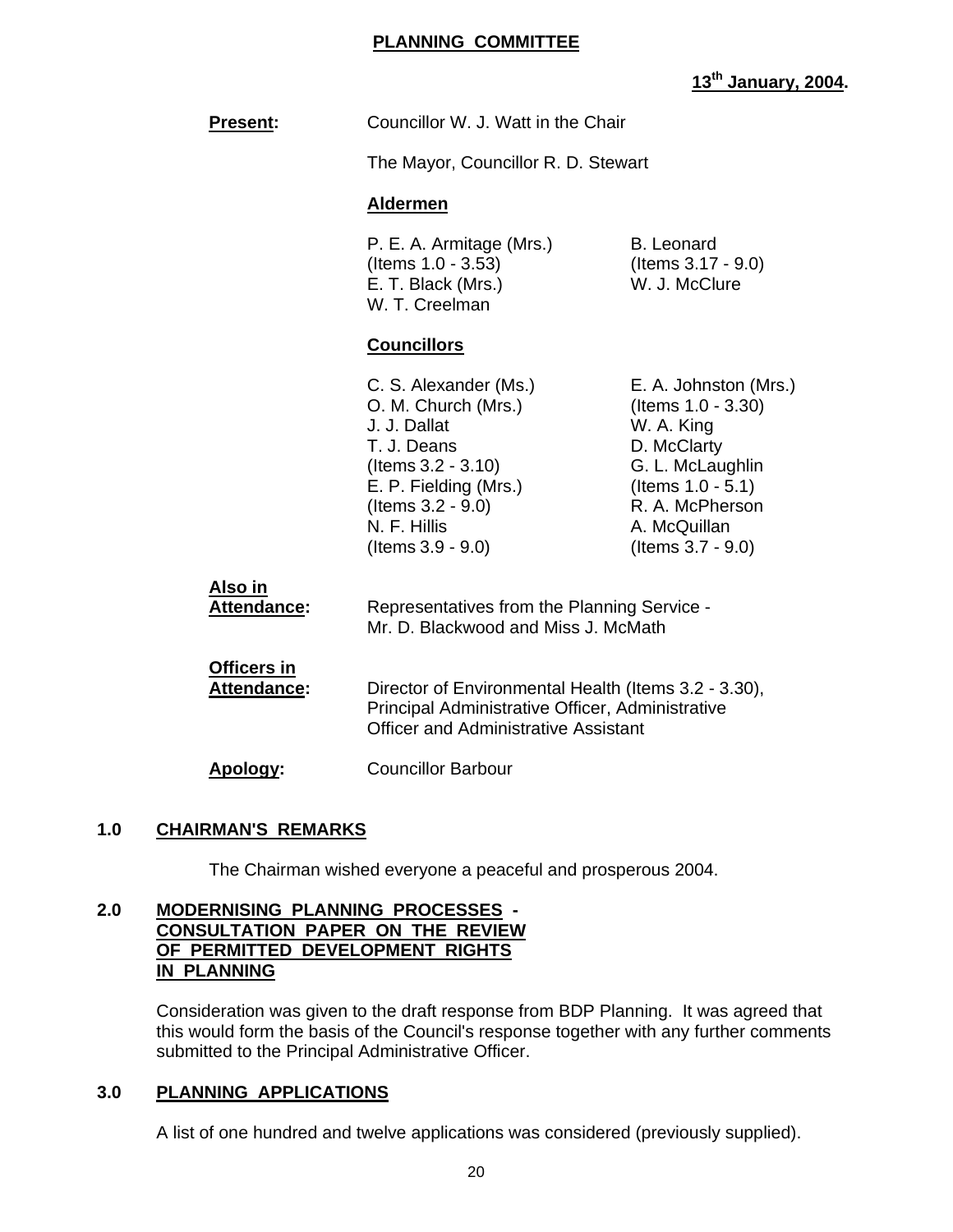# **Applications Deferred from Previous Meeting**

3.1 Application No. D1 C/2002/0189/F Redevelopment of existing dwellings to provide five townhouses at 51 and 53 Dhu Varren, Portrush for Messrs. McCombe & McIlmoyle

The opinion of the Planning Service was to approve.

Copy letter dated 5<sup>th</sup> December, 2003 from Alan Jones Architects on behalf of Mrs. J. Hyndman, 55 Dhu Varren, Portrush and copy letter dated 12<sup>th</sup> January, 2004 from Ferguson and Logue were circulated to each member.

Following discussion it was proposed by Councillor Ms. Alexander and seconded by Councillor McLaughlin:

> That the application be deferred to facilitate referral to BDP Planning for examination before deciding whether it should be forwarded to the Planning Management Board for consideration.

As an amendment it was proposed by Alderman McClure, seconded by Alderman Creelman:

> That the application be be approved.

On being put to the meeting the amendment failed to carry, five members voting in favour and five members voting against.

On being put to the meeting the proposal was carried, six members voting in favour and three members voting against.

The opinion of the Planning Service was to refuse.

It was agreed that the application be refused.

The opinion of the Planning Service was to approve both applications.

It was agreed that both applications be approved.

3.2 Application No. D2 C/2003/0047/A Shop sign and projecting sign at 17 Waterside, Coleraine for Mr. J. Eyre

3.3 Application No. D3 C/2003/0109/LB Refurbishment and extension to existing listed building (amended scheme) at 14 School Lane, Castlerock for Mr. and Mrs. D. Barber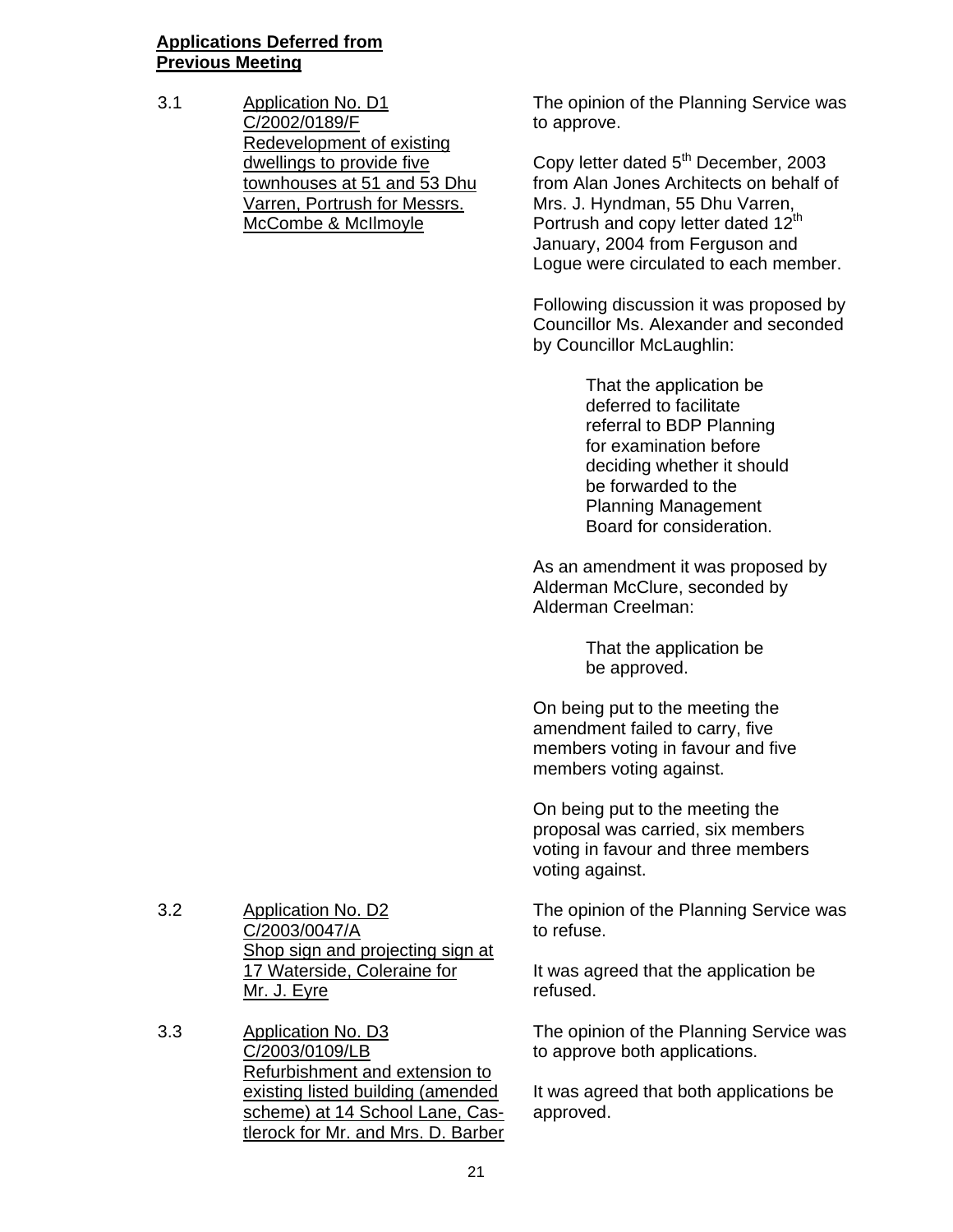Application No. D4 C/2003/0111/F Refurbishment and extension to existing cottage (amended scheme) at 14 School Lane, Castlerock for Mr. and Mrs. D. Barber

- 3.4 Application No. D5 C/2003/0280/F Replacement of existing dwelling with 2 no. semi-detached houses at 1 Blackrock Road, Portrush for Mr. N. Glasgow
- 3.5 Application No. D6 C/2003/0374/F Erection of 6 no. dwelling houses and 3 no. apartments at 11 St. Patrick's Avenue, Coleraine for Mr. R. Bell
- 3.6 Application No. D7 C/2003/0550/F Replacement of existing workshop with chalet dwelling and detached garage (amended plan) adjacent to 20 Old School Lane, Castlerock for Mr. A. Anderson
- 3.7 Application No. D8 C/2003/0635/F Hot food bar at 148 Ballycastle Road, Coleraine for Mr. R. Wilson

3.8 Application No. D9

C/2003/0669/F

C. F. Homes

The opinion of the Planning Service was to refuse.

It was agreed that the application be deferred for two weeks to facilitate further discussions with the applicant.

The opinion of the Planning Service was to approve.

Amended plans had been received and it was agreed that the application be approved subject to a condition regarding the retention of mature trees.

The opinion of the Planning Service was to approve.

It was agreed that the application be approved.

The opinion of the Planning Service was to approve.

It was agreed that the application be approved subject to a condition restricting the hours of opening to 11.00 p.m.

The opinion of the Planning Service was to approve.

It was proposed by Councillor Ms. Alexander, seconded by Alderman Mrs. Armitage and agreed:

> That the application be deferred for one month to facilitate a Council site visit.

3.9 Application No. D10 C/2003/0706/F Proposed extension to existing filling station to provide store and 2 no. retail units (off licence and The opinion of the Planning Service was to approve.

Demolition of dwelling and erection

of 4 no. apartments at 19 Heathmount, Portstewart for

Copy letter from Mrs. E. J. Lapsley, 148 Coleraine Road, Portstewart was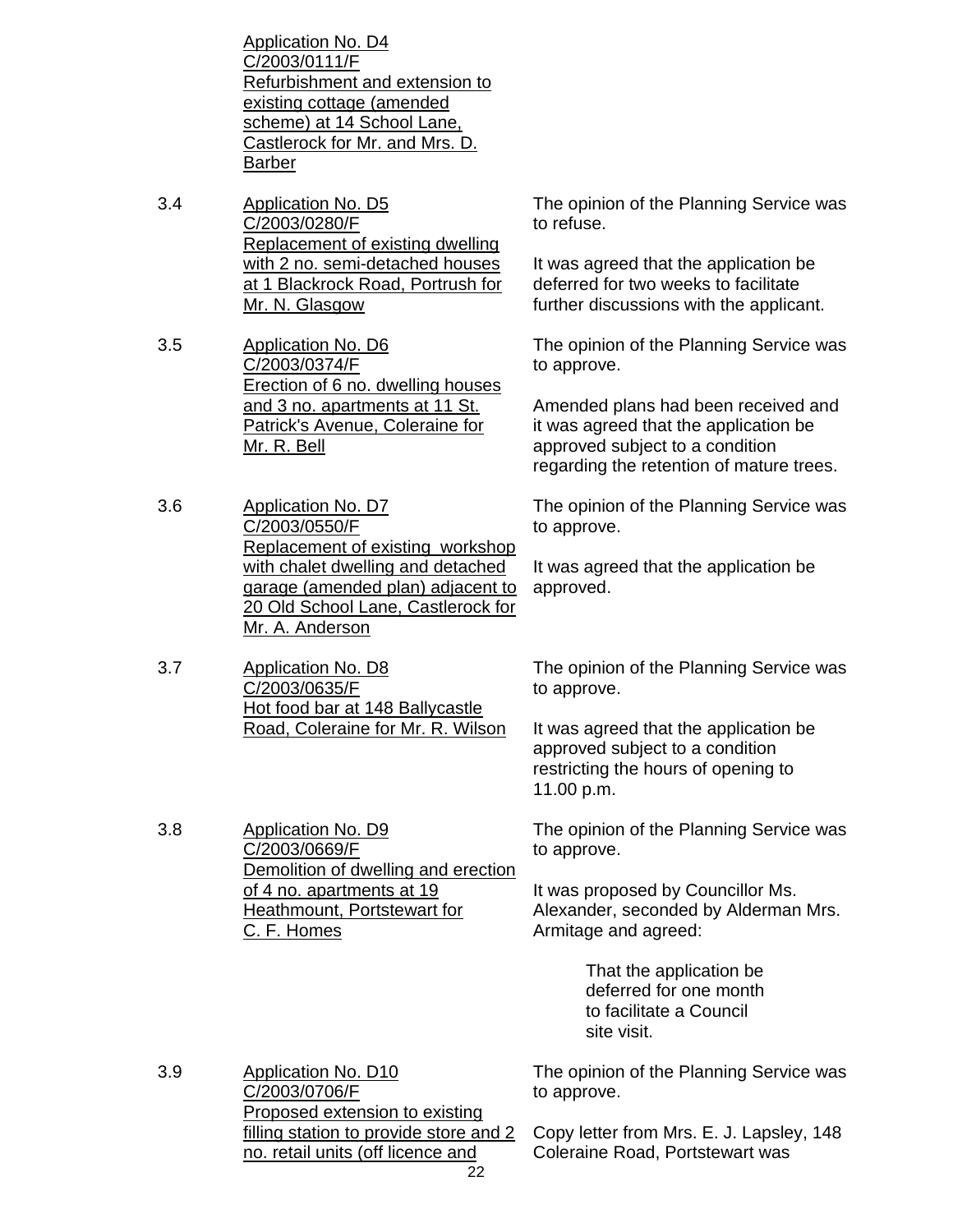video shop) with car parking adjacent to and including 173 Coleraine Road, Portstewart for Mr. J. Morgan

3.10 Application No. D11 C/2003/0750/F Demolition of existing dwelling and erection of one pair of semidetached dwellings at 11 Ballywillin Road, Portrush for Mr. G. Neill

3.11 Application No. D12 C/2003/0981/O Bungalow and garage at Blackrock Road, Kilrea (adjacent to No. 69) for Mr. A. Bonnar

> Application No. D14 C/2003/0983/O Bungalow and garage at Blackrock Road, Kilrea (100m north-west of No. 69) for Mr. A. Bonnar

3.12 Application No. D13 C/2003/0982/O Two storey dwelling and garage adjacent to No. 69 Blackrock Road, Kilrea for Mr. A. Bonnar

3.13 Application No. D15 C/2003/0992/O Site for replacement dwelling at 200a Ballybogey Road, Portrush for Mr. A. Logue

circulated to each member.

It was agreed, thirteen members voting in favour and no one voting against, that the application be approved subject to a condition restricting the hours of opening to 11.00 p.m.

The opinion of the Planning Service was to approve.

Following discussion it was agreed that the application be deferred for one month to facilitate further discussions with the applicant regarding the scale of the development.

The opinion of the Planning Service was to refuse both applications.

Following discussion it was agreed that the applications be deferred for two weeks to facilitate further discussions with the applicant.

The opinion of the Planning Service was to approve.

It was agreed that the application be approved.

The opinion of the Planning Service was to refuse.

Following discussion it was proposed by Councillor Ms. Alexander, seconded by Alderman Mrs. Black and unanimously agreed:

> That the application be approved.

3.14 Application No. D16 C/2003/1000/F Demolition of existing dwelling and flat and erection of 4 no. apartments at 47 Central Avenue, Portstewart for Mr. E. Doherty

The opinion of the Planning Service was to refuse.

It was agreed that the application be deferred for two weeks to facilitate further discussions with the applicant.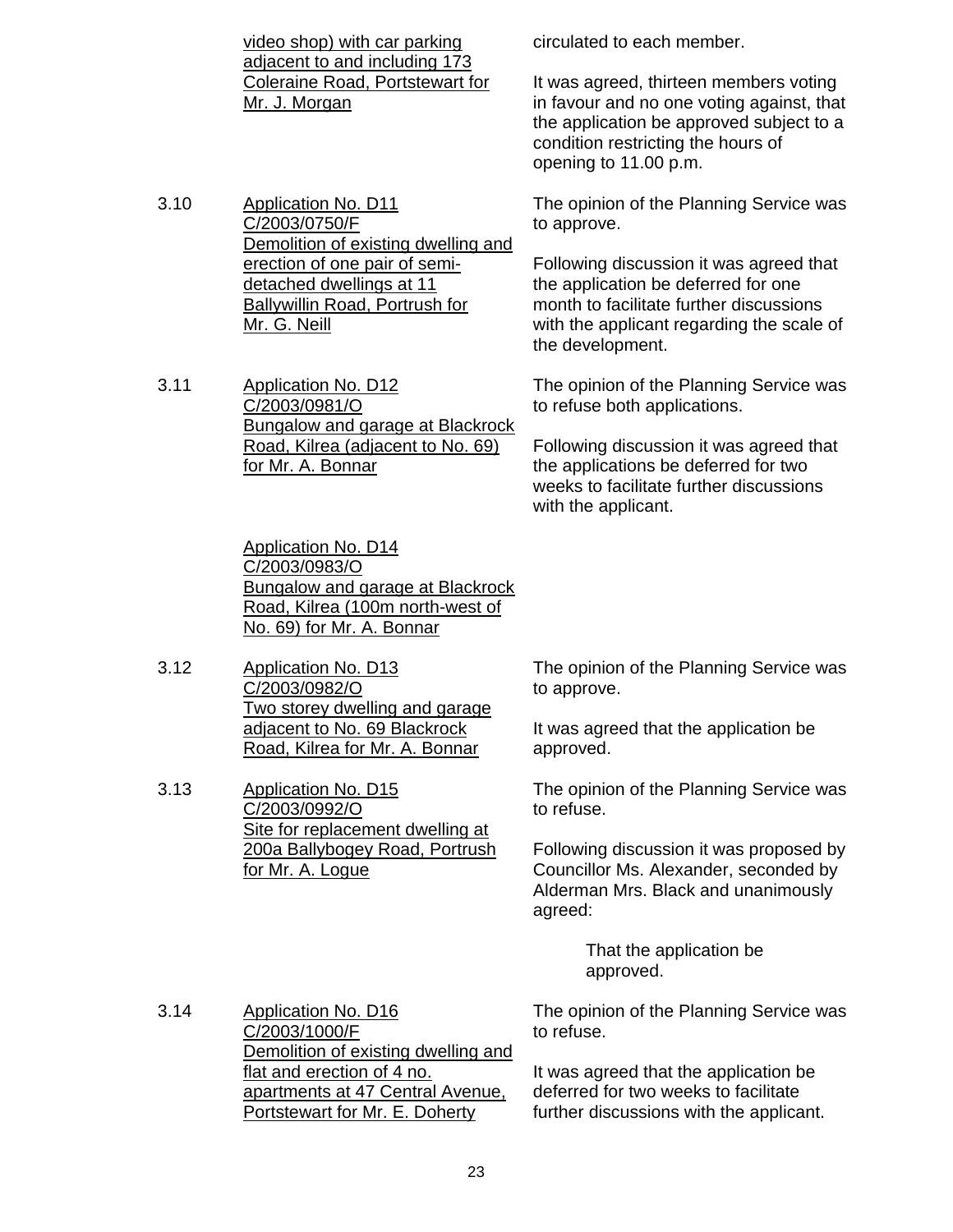- 3.15 Application No. D17 C/2003/1026/O Site for dwelling adjacent to 10 Boleran Road, Garvagh for Mr. P. Bradley
- 3.16 Application No. D18 C/2003/1056/O Site for dwelling 200m north of 10 Gortmacrane Road, Kilrea for S. Kelly

3.17 Application No. D19 C/2003/1068/O Site for dwelling adjacent to 91 Edenbane Road, Garvagh for Mr. R. Armstrong

3.18 Application No. D20 C/2003/1069/O Site for two-storey dwelling and garage adjacent to 23 Movenis Hill, Garvagh for Mr. A. Hutchinson

3.19 Application No. D21 C/2003/1073/F Change of use to hot food outlet at Unit 2, 123 Millburn Road, Coleraine for Winemark

- 3.20 Application No. D22 C/2003/1074/F The amalgamation of units 4 and 5 into one retail shop at Units 4 and 5 Millburn Road, Coleraine for Winemark
- 3.21 Application No. D23 C/2003/1078/O Site for bungalow and garage adjacent to 24 Cullycapple Road, Coleraine for Mrs. N. McTaggart

3.22 Application No. D24 C/2003/1085/O Site for dwelling 300m west of Moneydig/Erganagh Road junction, Kilrea for Mr. C. McCallion

The opinion of the Planning Service was to refuse.

It was agreed that the application be deferred for two weeks to facilitate further discussions with the applicant.

The opinion of the Planning Service was to refuse.

It was agreed that the application be deferred for one month to facilitate further discussions with the applicant.

The opinion of the Planning Service was to refuse.

It was agreed that the application be deferred for two weeks to facilitate further discussions with the applicant.

The opinion of the Planning Service was to refuse.

It was agreed that the application be deferred for two weeks to facilitate further discussions with the applicant.

The opinion of the Planning Service was to approve.

It was agreed that the application be approved subject to a condition restricting the hours of opening to 11 p.m.

The opinion of the Planning Service was to approve.

It was agreed that the application be approved.

The opinion of the Planning Service was to approve.

It was agreed that the application be approved.

The opinion of the Planning Service was to refuse.

It was proposed by Councillor Dallat, seconded by Councillor Mrs. Church and unanimously agreed: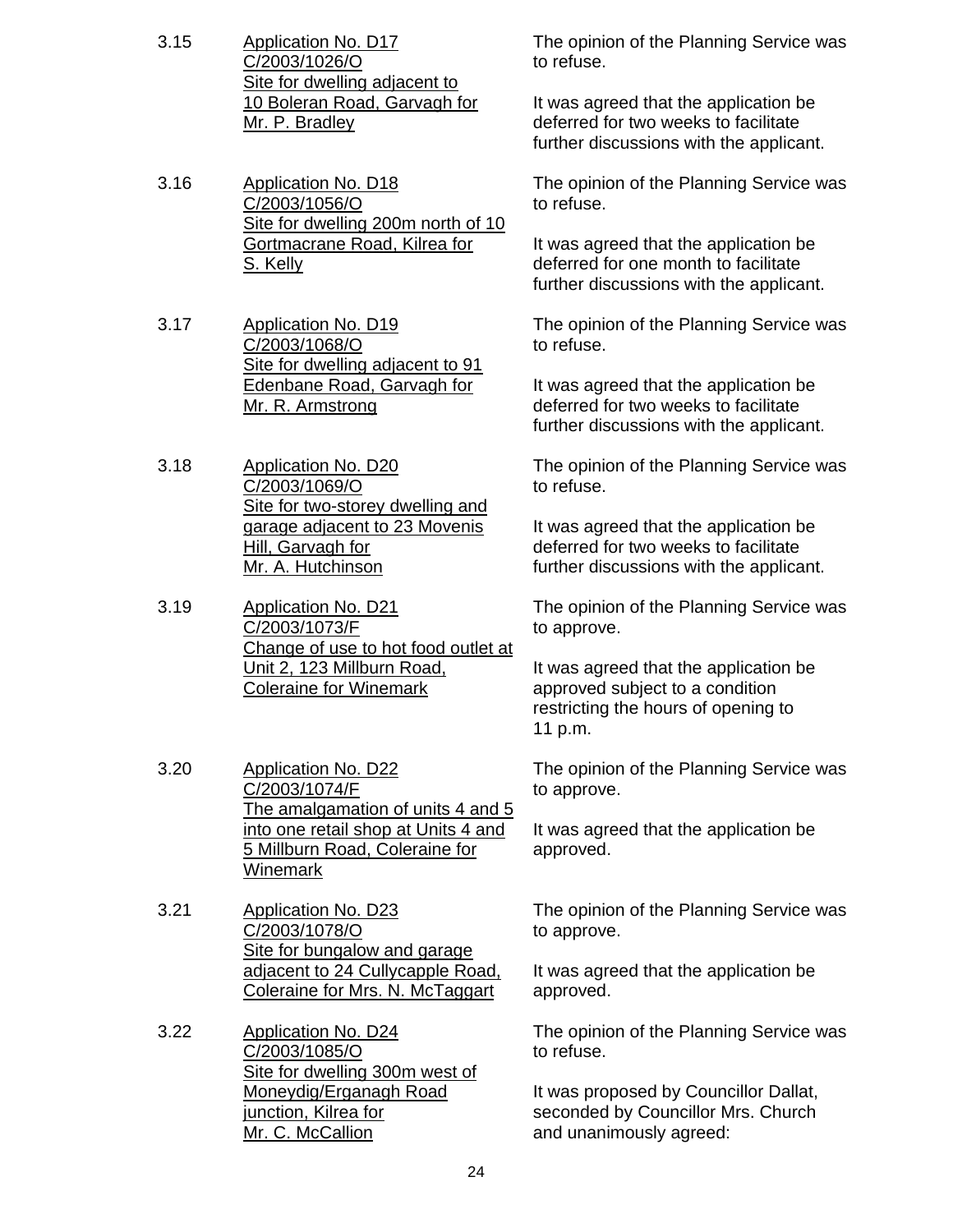That the application be approved.

- 3.23 Application No. D25 C/2003/1089/F Proposed dwelling at Priestland Road, Bushmills on the south side of road, approx. 300m south-west of 87 Priestland Road, Bushmills for Mr. F. McLean
- 3.24 Application No. D26 C/2003/1094/O Site for dwelling adjacent to Craigaboney House, Craigaboney Road, Bushmills for Mrs. A. Trufelli
- 3.25 Application No. D27 C/2003/1095/O Site for dwelling adjacent to Craigaboney House, Craigaboney Road, Bushmills for Mrs. A. Trufelli
- 3.26 Application No. D28 C/2003/1101/O Site for bungalow and garage adjacent to 18 Crevolea Road, Blackhill, Coleraine for Mrs. A. Monaghan
- 3.27 Application No. D29 C/2003/1123/O Site for dwelling opposite No. 6 Leeke Road, Bushmills for Mr. and Mrs. D. King
- 3.28 Application No. D30 C/2003/1124/O Site for dwelling approximately 100m north of 98 Dunboe Road, Coleraine for Mr. D. H. Hutchinson
- 3.29 Application No. D31 C/2003/1167/O Site for dwelling at Glen Road (land opposite No. 67), Garvagh for Mr. C. McNicholl

The opinion of the Planning Service was to refuse.

It was agreed that the application be deferred for two weeks to facilitate further discussions with the applicant.

The opinion of the Planning Service was to refuse.

It was noted that the application would be withdrawn.

The opinion of the Planning Service was to approve.

It was agreed that the application be approved.

The opinion of the Planning Service was to refuse.

It was agreed that the application be refused.

The opinion of the Planning Service was to refuse.

It was agreed that the application be deferred for one month to facilitate an office meeting.

The opinion of the Planning Service was to refuse.

It was agreed that the application be deferred for two weeks to facilitate further discussions with the applicant.

The opinion of the Planning Service was to refuse.

It was proposed by Councillor Dallat, seconded by Alderman Leonard and unanimously agreed:

> That the application be approved.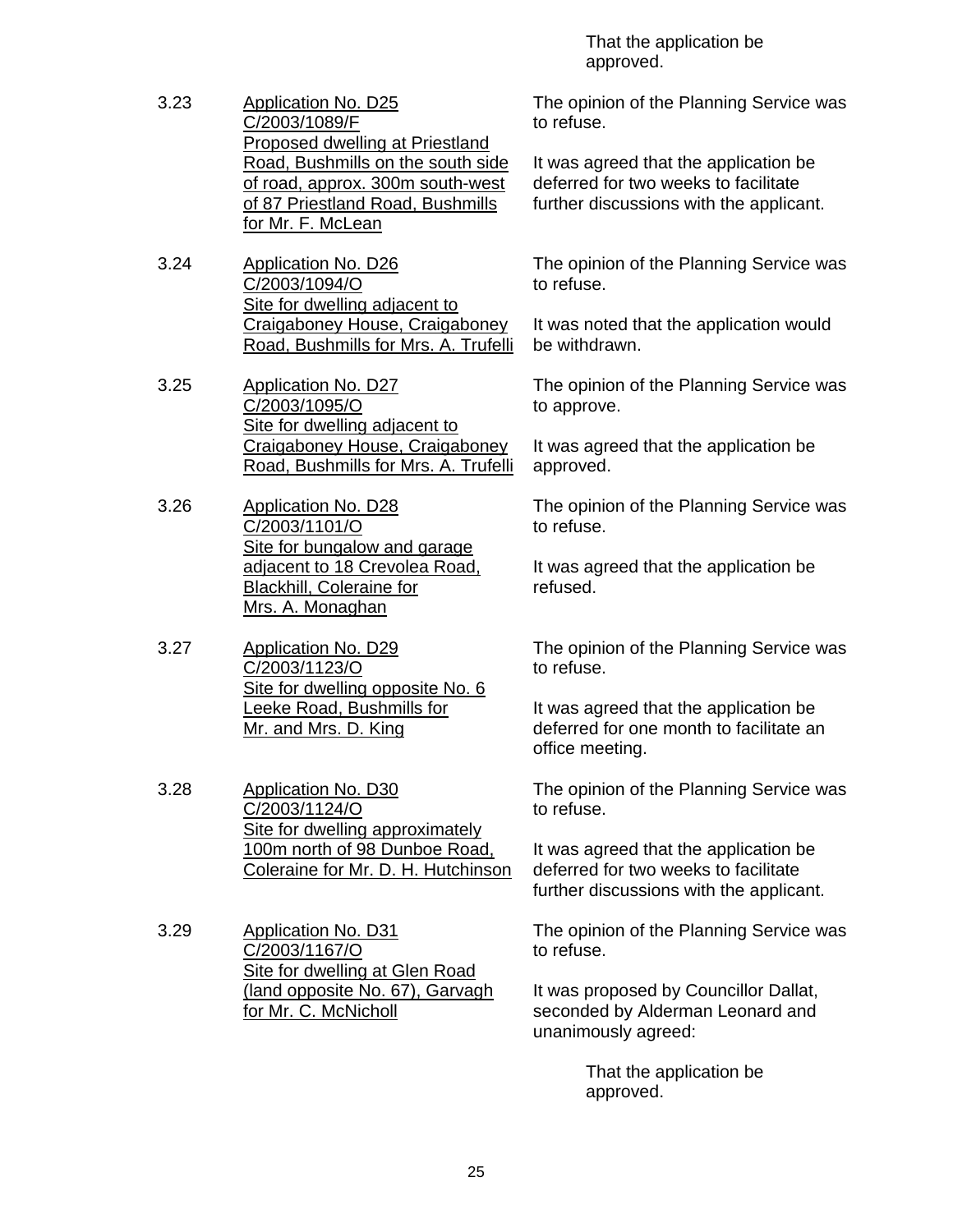# **NEW APPLICATIONS**

3.30 Application No. 1 C/2003/0096/F Housing development of a mix of detached/semi detached dwellings with detached garages and town houses, associated roadways and landscaping adjacent to the rear of Knockbracken Court, Knocklynn Road, Coleraine for Kentos Development Ltd.

3.31 Application No. 2 C/2003/0246/O Site for dwelling on a farm at Ballymagarry Farm, Leeke Road, Portrush for Mr. N. Patterson

3.32 Application No. 9 C/2003/0709/O Site for one-and-a-half-storey dwelling and garage opposite No. 69 Kurin Road, Garvagh, Coleraine for Mr. R. Boyd

3.33 Application No. 14 C/2003/0837/O Site for dwelling 300m south-west of 46 Glebe Road, Castlerock for Mr. J. Smyth

3.34 Application No. 15 C/2003/0876/F Change of use from go-kart track to amusement area comprising open air fairground rides at Station Square, Portrush for R. J. Martin

The opinion of the Planning Service was to approve.

Mr. Blackwood outlined the proposal.

Mr. S. Chambers was in attendance and voiced objections to the application in relation to the proposed mix of twostorey houses sited behind the bungalows in Avonbrook Gardens.

Mr. D. Dalzell, GM Design Associates, addressed Committee on behalf of the applicant and described the proposal.

Following discussion it was agreed that the application be deferred for one month to facilitate a Council site visit.

The opinion of the Planning Service was to refuse.

It was agreed that the application be deferred for one month to facilitate a Council site visit.

The opinion of the Planning Service was to refuse.

It was agreed that the application be deferred for one month to facilitate a Council site visit. It was also requested that a representative from the Environment and Heritage Service be in attendance.

The opinion of the Planning Service was to refuse.

It was agreed that the application be deferred for one month to facilitate a Council site visit.

The opinion of the Planning Service was to refuse.

A Report from the Head of Development Services supporting refusal of the application was circulated to each member.

It was agreed that the application be refused.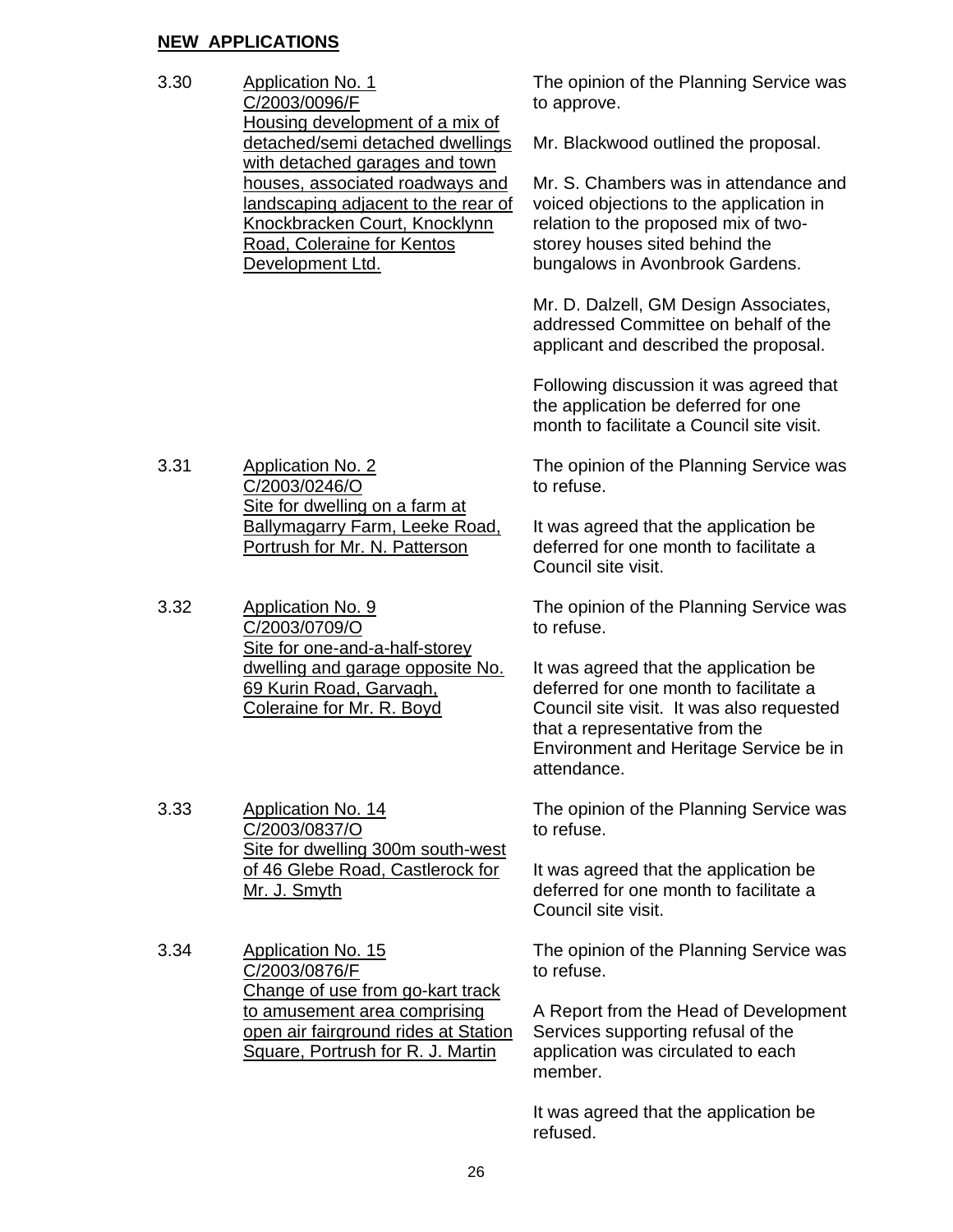| 3.35 | Application No. 16               |
|------|----------------------------------|
|      | C/2003/0923/O                    |
|      | Housing development at Lissadell |
|      | Avenue incorporating detached,   |
|      | semi-detached, terraced and      |
|      | apartment units at Lissadell     |
|      | Avenue, Portstewart (opposite    |
|      | Millrush Park and adjacent to    |
|      | Garrylaban Court) for The Mullan |
|      | Family                           |

3.36 Application No. 18 C/2003/0946/O Proposed new dwelling adjacent to 172 and 174 Agivey Road, Coleraine for Ms. S. O'Neill

3.37 Application No. 20 C/2003/0985/O Site for dwelling at Portna Road (adjacent to 44 Moneygran Road) Kilrea for Mr. S. O'Boyle

- 3.38 Application No. 21 C/2003/0999/O Site for retirement dwelling at Creamery Road, Coleraine (land opposite No. 58) for Mr. and Mrs. J. McCaughan
- 3.39 Application No. 22 C/2003/1006/O Site for dwelling to rear of No. 10 Bratwell Road, Articlave, Coleraine for Mr. I. Cochrane

3.40 Application No. 23 C/2003/1017/F Retrospective application for minor amendments to existing approval for guesthouse/dwelling. Reduction in footprint size, repositioned on site, revised window openings and chimney position to north elevation and additional window at ground level south elevation at 76 Coleraine Road, Glenmanus, Portrush for Mr. E. Woods

The opinion of the Planning Service was to refuse.

It was agreed that the application be deferred for one month to facilitate a Council site visit.

The opinion of the Planning Service was to refuse.

It was agreed that the application be deferred for one month to facilitate a Council site visit.

The opinion of the Planning Service was to refuse.

It was agreed that the application be deferred for one month to facilitate a Council site visit.

The opinion of the Planning Service was to refuse.

It was agreed that the application be deferred for one month to facilitate a Council site visit.

The opinion of the Planning Service was to refuse.

It was agreed that the application be deferred for one month to facilitate a Council site visit.

The opinion of the Planning Service was to approve.

It was agreed that the application be deferred for one month to facilitate a Council site visit.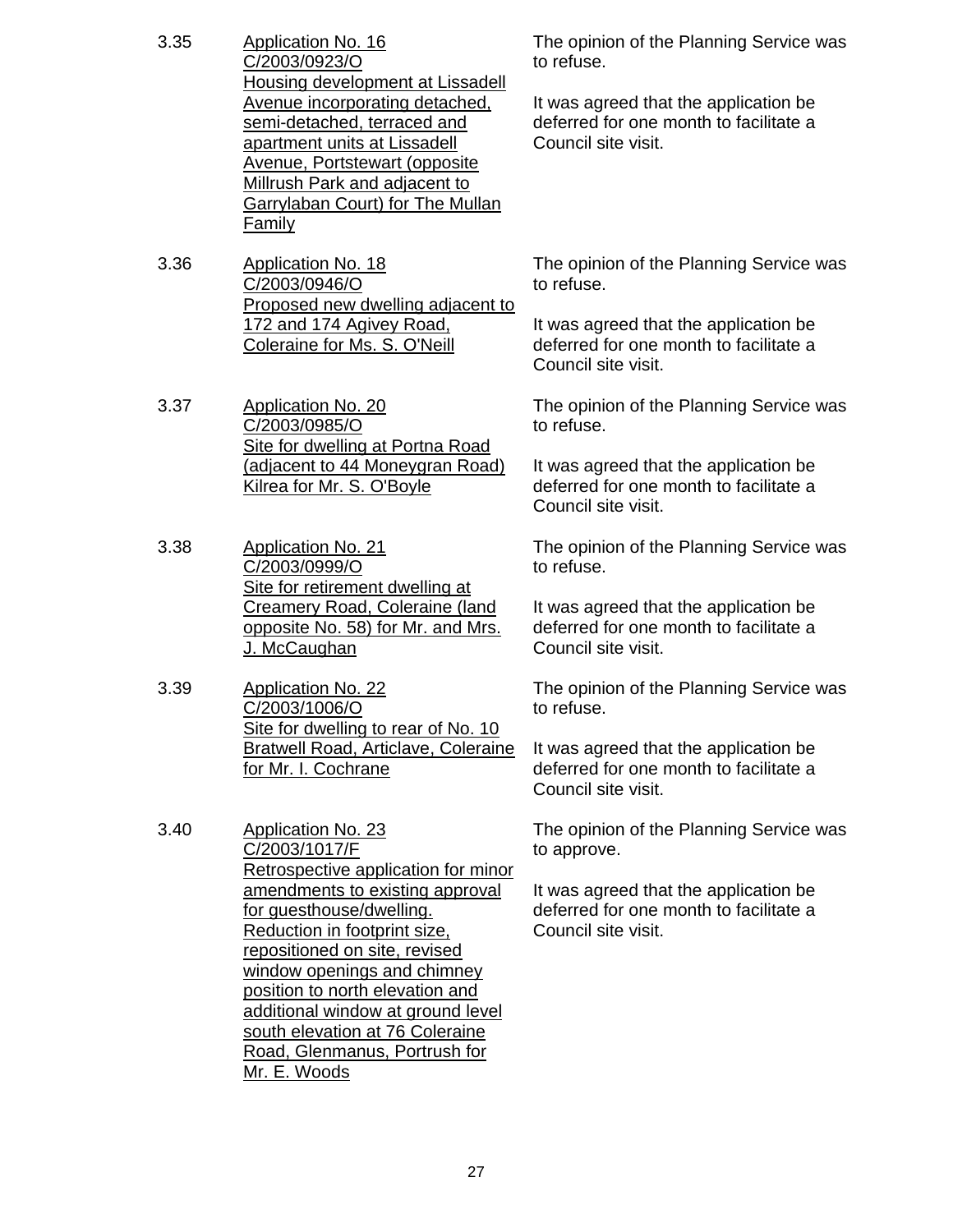- 3.41 Application No. 25 C/2003/1046/O Site for dwelling and garage north of 36 Knocknougher Road, Articlave for Mr. J. Pollock
- 3.42 Application No. 29 Site for dwelling and garage 270m south of 2 Drumard Road, Kilrea for Mr. T. McEldowney
- 3.43 Application No. 32 C/2003/1097/O Site for dwelling at rear of 48 Grove Road, Garvagh for Mr. J. Stewart
- 3.44 Application No. 35 C/2003/1117/F Conversion of granny flat, self contained, into a cottage at 4 Babington Terrace, Freehall Watson, Castlerock for Mr. P. Hobson
- 3.45 Application No. 38 C/2003/1139/O Site for dwelling and garage opposite 21 Shanlongford Road, Coleraine for Mr. D. Moon
- 3.46 Application No. 41 C/2003/1149/O Site for dwelling and garage off Drumagarner Road, 300m south of 2 Drumard Road, Kilrea for Mr. T. McEldowney
- 3.47 Application No. 44 C/2003/1168/O Proposed care centre (residential, nursing and elderly, mental and infirmed) (EMI) adjacent to No. 54 Loguestown Road, Portrush for Mr. E. McMaw

The opinion of the Planning Service was to refuse.

It was agreed that the application be deferred for one month to facilitate a Council site visit.

The opinion of the Planning Service was to refuse.

It was agreed that the application be deferred for one month to facilitate a Council site visit.

The opinion of the Planning Service was to refuse.

It was agreed that the application be deferred for one month to facilitate a Council site visit.

The opinion of the Planning Service was to refuse.

It was noted that this was a deferred application.

It was agreed that the application be deferred for two weeks to facilitate further discussions with the applicant.

The opinion of the Planning Service was to refuse.

It was agreed that the application be deferred for one month to facilitate a Council site visit.

The opinion of the Planning Service was to refuse.

It was agreed that the application be deferred for one month to facilitate a Council site visit.

The opinion of the Planning Service was to refuse.

It was agreed that the application be deferred for one month to facilitate a Council site visit.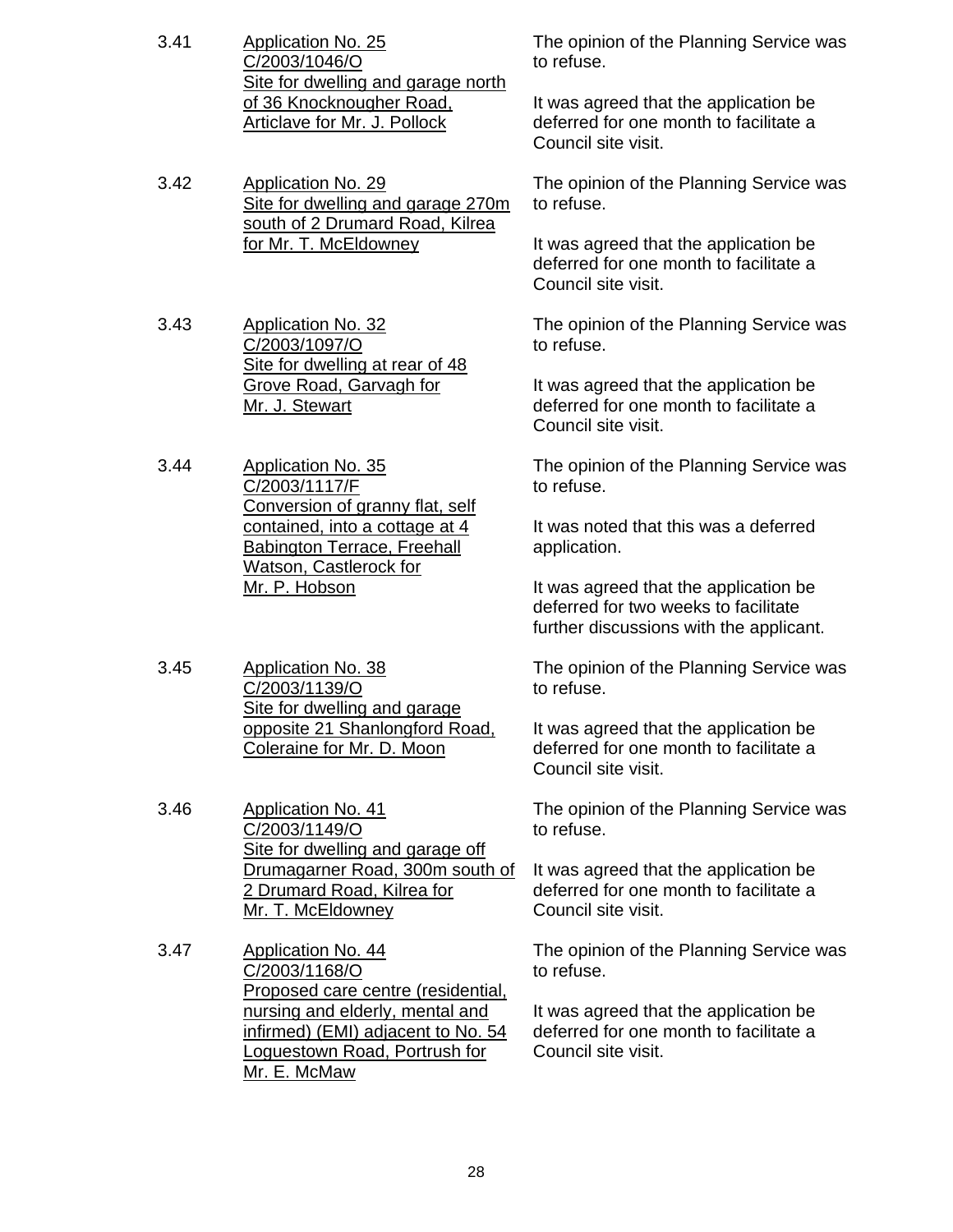| and renovations to existing<br>It was agreed that the application be<br>deferred for one month to facilitate a<br>dwellings at 24 Artidillon Road,<br>Council site visit.<br>Hunter's Glebe, Castlerock for<br>Mr. S. Sawyers<br>3.49<br><b>Application No. 46</b><br>The opinion of the Planning Service was<br>C/2003/1173/O<br>to approve.<br>Proposed dwelling adjacent to<br>piggery north of 53 Drumsaragh<br>Mr. Blackwood reported that a letter had<br>Road, Kilrea for O. Shiels<br>been received from Councillor Dallat, on<br>behalf of residents in the area, regarding |  |
|--------------------------------------------------------------------------------------------------------------------------------------------------------------------------------------------------------------------------------------------------------------------------------------------------------------------------------------------------------------------------------------------------------------------------------------------------------------------------------------------------------------------------------------------------------------------------------------|--|
|                                                                                                                                                                                                                                                                                                                                                                                                                                                                                                                                                                                      |  |
|                                                                                                                                                                                                                                                                                                                                                                                                                                                                                                                                                                                      |  |
| the hedging.                                                                                                                                                                                                                                                                                                                                                                                                                                                                                                                                                                         |  |
| It was agreed that the application be<br>approved subject to a condition<br>regarding the retention of the hedge.                                                                                                                                                                                                                                                                                                                                                                                                                                                                    |  |
| 3.50<br><b>Application No. 47</b><br>The opinion of the Planning Service was<br>C/2003/1174/O<br>to refuse.<br>Site for dwelling to the rear of                                                                                                                                                                                                                                                                                                                                                                                                                                      |  |
| 42 Blackrock Road, Kilrea for<br>It was agreed that the application be<br>O. Shiels<br>deferred for one month to facilitate a<br>Council site visit.                                                                                                                                                                                                                                                                                                                                                                                                                                 |  |
| 3.51<br><b>Application No. 52</b><br>The opinion of the Planning Service was<br>C/2003/1182/O<br>to refuse.<br>Site for dwelling and garage west                                                                                                                                                                                                                                                                                                                                                                                                                                     |  |
| of 33 Ballytober Road, Bushmills<br>It was agreed that the application be<br>deferred for one month to facilitate a<br>for Mr. I. McLean<br>Council site visit.                                                                                                                                                                                                                                                                                                                                                                                                                      |  |
| 3.52<br><b>Application No. 58</b><br>The opinion of the Planning Service was<br>C/2003/1196/O<br>to refuse.<br>Site for dwelling to rear of 89                                                                                                                                                                                                                                                                                                                                                                                                                                       |  |
| <b>Mettican Road, Garvagh for</b><br>It was agreed that the application be<br>deferred for one month to facilitate a<br>Mr. E. Marks<br>Council site visit.                                                                                                                                                                                                                                                                                                                                                                                                                          |  |
| 3.53<br>Application No. 64<br>The opinion of the Planning Service was<br>C/2003/1202/O<br>to refuse.<br>New dwelling adjacent to 38                                                                                                                                                                                                                                                                                                                                                                                                                                                  |  |
| Lisachrin Road, Garvagh for<br>It was agreed that the application be<br>deferred for one month to facilitate a<br><u>M. Glass</u><br>Council site visit.                                                                                                                                                                                                                                                                                                                                                                                                                             |  |
| 3.54<br><b>Application No. 70</b><br>The opinion of the Planning Service was<br>C/2003/1212/O<br>to refuse.<br>Proposed site for new dwelling at                                                                                                                                                                                                                                                                                                                                                                                                                                     |  |
| Moneydig Road, Kilrea for<br>It was agreed that the application be<br>deferred for one month to facilitate a<br>Mr. M. Doherty<br>Council site visit.                                                                                                                                                                                                                                                                                                                                                                                                                                |  |

29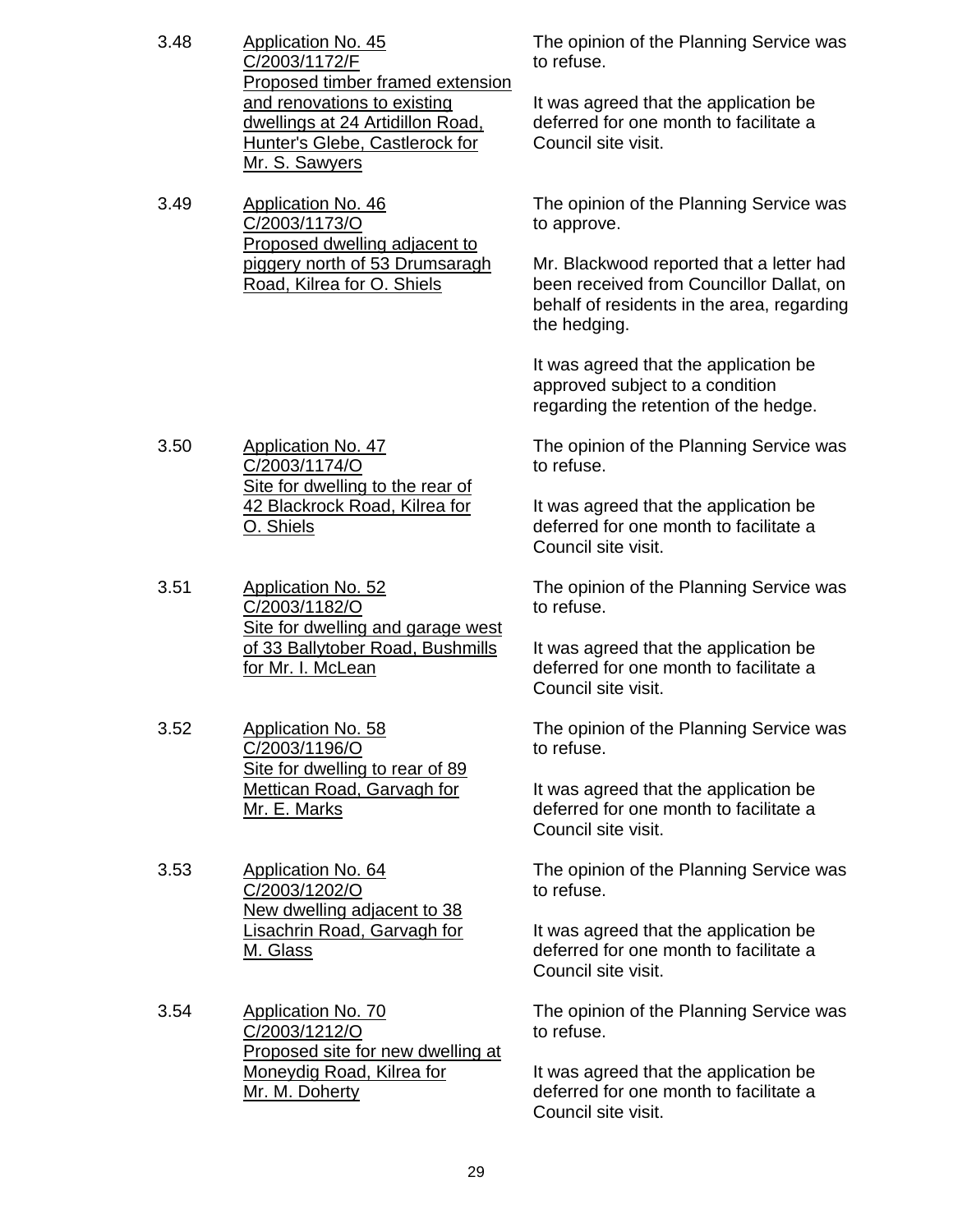- 3.55 Application No. 71 C/2003/1213/O Site for dwelling south west of 44 Ballyhackett Road, Castlreock for Mr. and Mrs. Purcell
- 3.56 Application No. 74 C/2003/1220/F Change of use from dwellling to ground floor office with first floor apartment at 19 Circular Road, Coleraine for The Dorrans **Partnership**
- 3.57 Application No. 76 C/2003/1224/F New ramped and stepped access to youth club and new accessible door at Portrush Youth Club, Dunluce Avenue, Portrush for North-Eastern Education and Library Board
- 3.58 Application No. 79 C/2003/1237/F Provision of 2 no. new temporary mobile classrooms at North Coast Integrated College, Loguestown Road Industrial Estate, Cloyfin Road, Coleraine for North Coast Integrated College

The opinion of the Planning Service was to refuse.

It was agreed that the application be deferred for one month to facilitate a Council site visit.

The opinion of the Planning Service was to refuse.

It was agreed that the application be deferred for one month to facilitate an office meeting.

The opinion of the Planning Service was to approve.

It was agreed that the application be deferred for one month to facilitate consultation with the Environmental Health Department.

The opinion of the Planning Service was to approve.

It was agreed that the application be approved.

Following discussion it was agreed that the Chief Executive write to the Department of Education regarding the continued use of temporary mobile classrooms.

# **4.0 THE PLANNING (NORTHERN IRELAND) ORDER 1991 - NON DETERMINATION APPEAL**

4.1 Application No. C/2003/0807/O Proposed outline application for 3 no. sites for dwellings and associated site works on land to rear of St. Mary's Roman Catholic Church, Ballywoodock Road, Castlerock for Limport **Developments** 

Consideration was given to letter dated  $30<sup>th</sup>$  November, 2003 from the Planning Service (previously supplied).

It was noted that this application was now the subject of a non-determination planning appeal.

Following discussion it was agreed that Council support a refusal.

# **5.0 GENERAL PLANNING ISSUES**

5.1 Rock Castle, Portstewart - Update

Reported that this matter was still being dealt with at Planning Headquarters.

Following discussion it was proposed by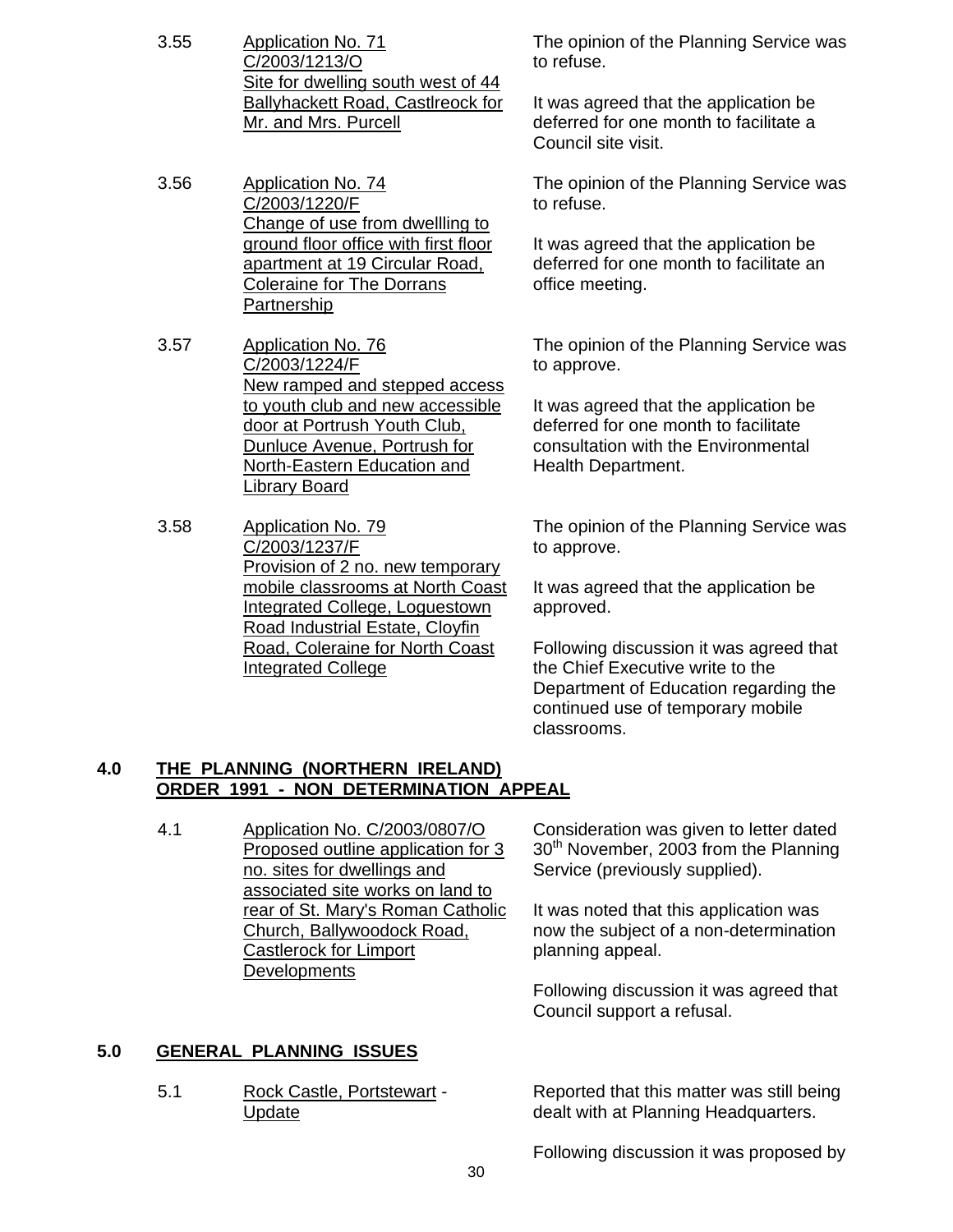Alderman Leonard, seconded by Councillor Ms. Alexander and agreed:

> That the Chief Executive write to the Minister for the Department of the Environment requesting an update on the current situation regarding the institution of legal proceedings.

5.2 Housing Development between **Bushmills Road and Portrush** Road Roundabout

Reported that the overlooking issue was being investigated by the Planning Service Enforcement Section.

The development appeared to be built to plan.

# **6.0 GENERAL MATTERS**

- Planning Service website Reported that Planning Service was exploring options at present.
- Planning Service information signs at proposed sites Reported that a study group had been formed to consider this proposal - It was agreed that the Chief Executive write to the Planning Service Headquarters requesting an update and suggesting that Coleraine could be used as a pilot.
- Building pressure in rural areas.
- 9 and 11 The Diamond, Portstewart Reported that the Planning Service was proceeding with prosecution.
- D/2003/0680/O Proposal/80m south-west of 21 Kilmoyle Road, Ballymoney - Mr Blackwood reported the northern visability splay for this proposal was located in the Coleraine area and sought Council's opinion. Members offered no objections.

# **7.0 THE PLANNING SERVICE - ASSEMBLY ELECTIONS**

Consideration was given to the letter dated  $22<sup>nd</sup>$  December, 2003 from the Acting Chief Executive of the Planning Service (previously supplied) and the contents noted.

# **8.0 NORTHERN AREA PLAN 2016 - WORKSHOP**

 Reported that the Planning Service had arranged a Workshop to be held in the afternoon of Wednesday,  $25<sup>th</sup>$  February, 2004 to consider the Northern Area Plan 2016.

Noted.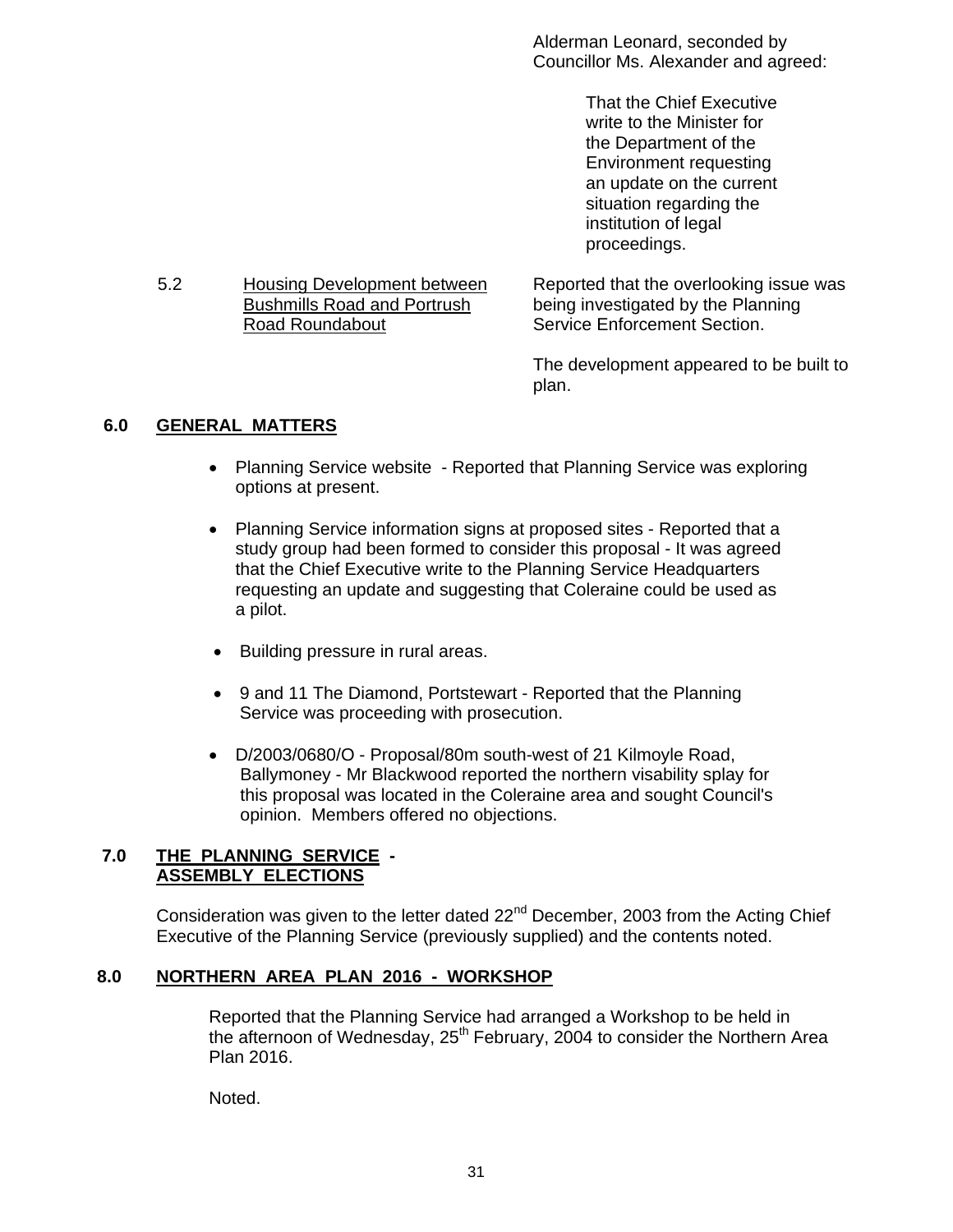# **9.0 PLANNING WORKSHOP**

 Members were reminded about the Planning Workshop being held on Wednesday, 21<sup>st</sup> January, 2004.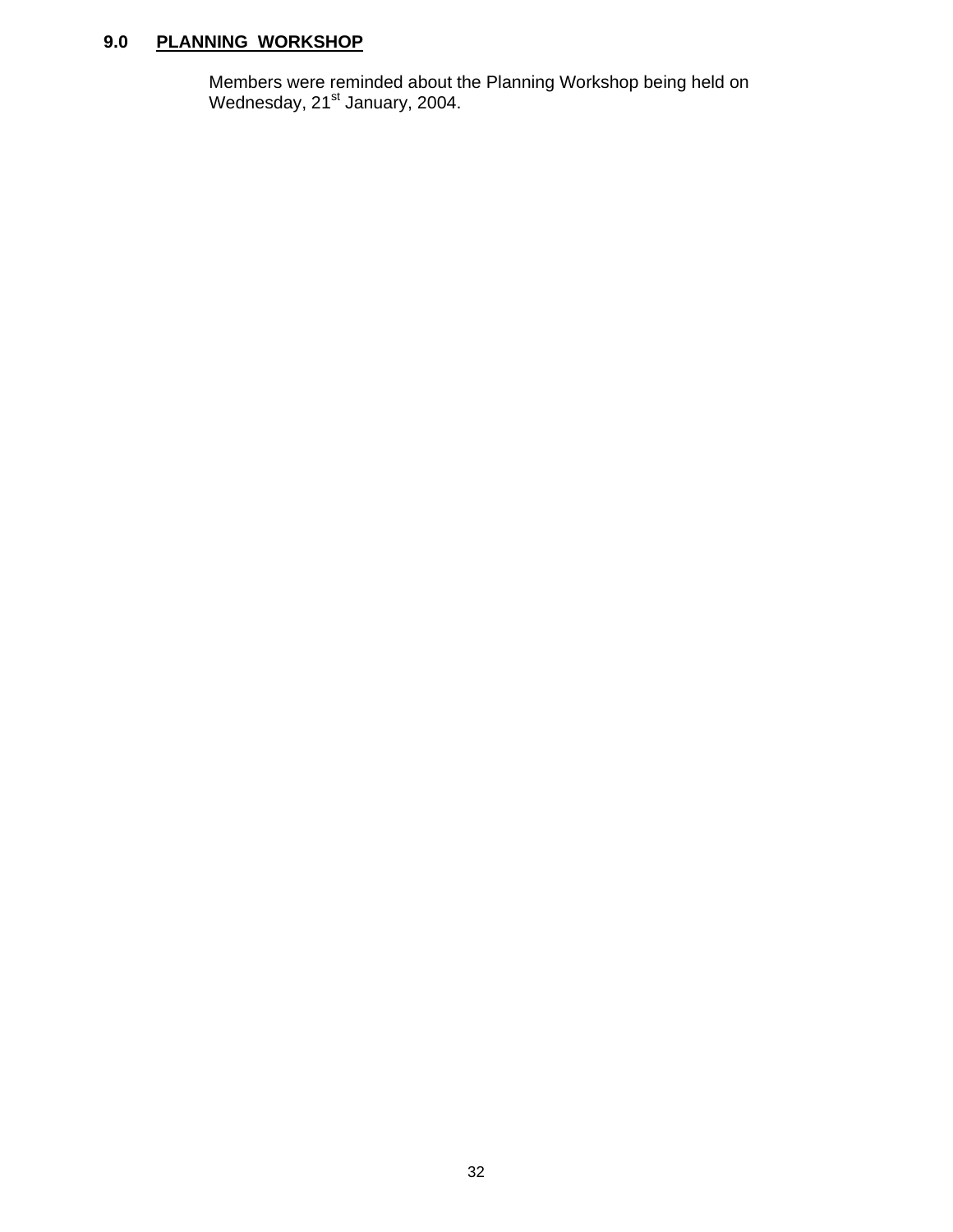# **POLICY AND DEVELOPMENT COMMITTEE**

# **20th January, 2004**

**Present:** Councillor E. A. Johnston (Mrs.), in the Chair

The Mayor, Councillor R. D. Stewart

The Deputy Mayor, Councillor E. M. Mullan

# Aldermen

E. T. Black (Mrs.) B. Leonard W. Creelman

**Councillors**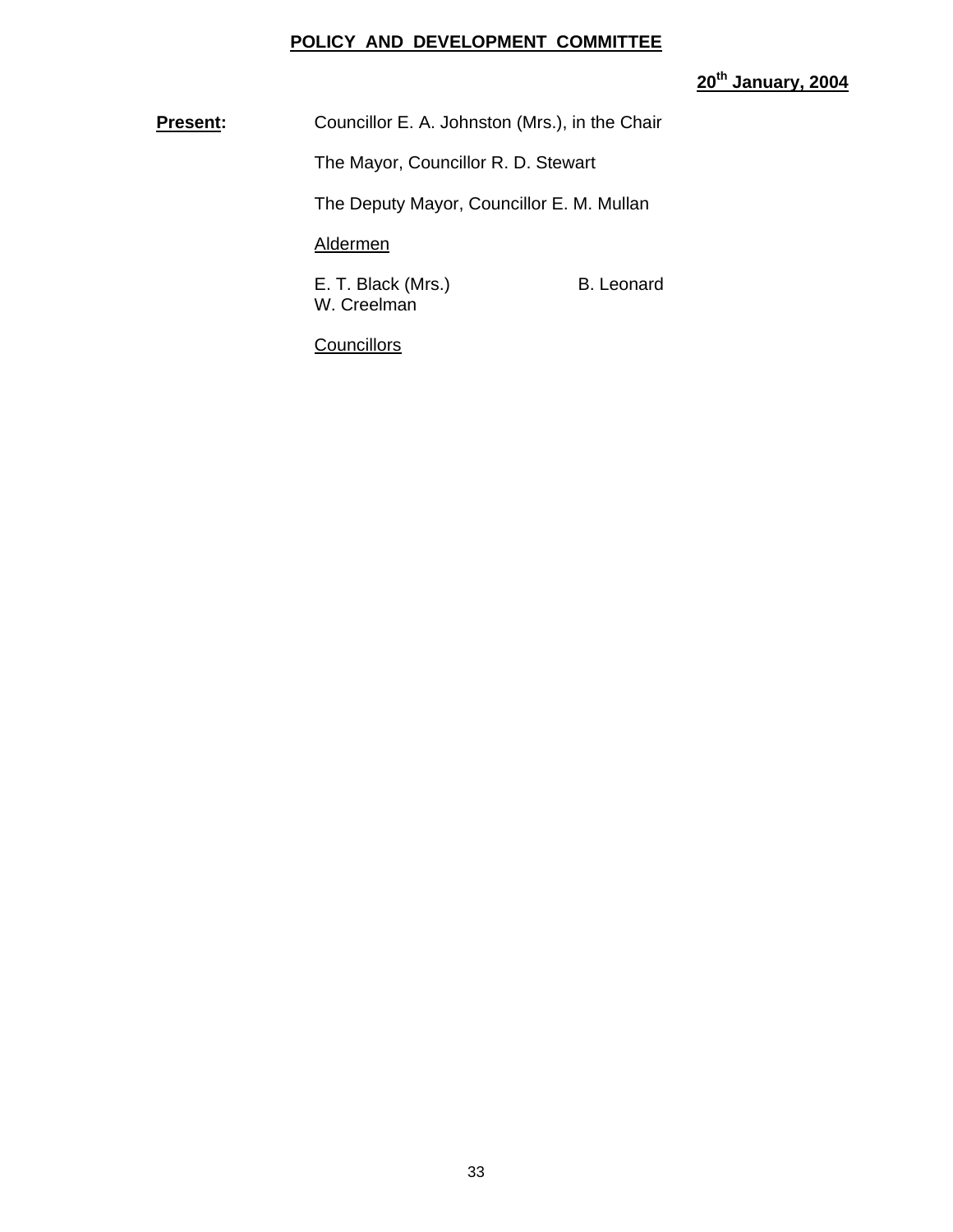S

- . A
	-

l

- e x
- a n
- d e

r

(

.

- 
- 
- M s
	-
- ) O
- .
- M .
- C
- h
- u r
- c
- h
- ( M
	-
- r N. F. Hillis
- s . W. A. King D. McClarty
- ) G. L. McLaughlin
- J R. A. McPherson
- . A. McQuillan
	- W. J. Watt
- J .
- D
- a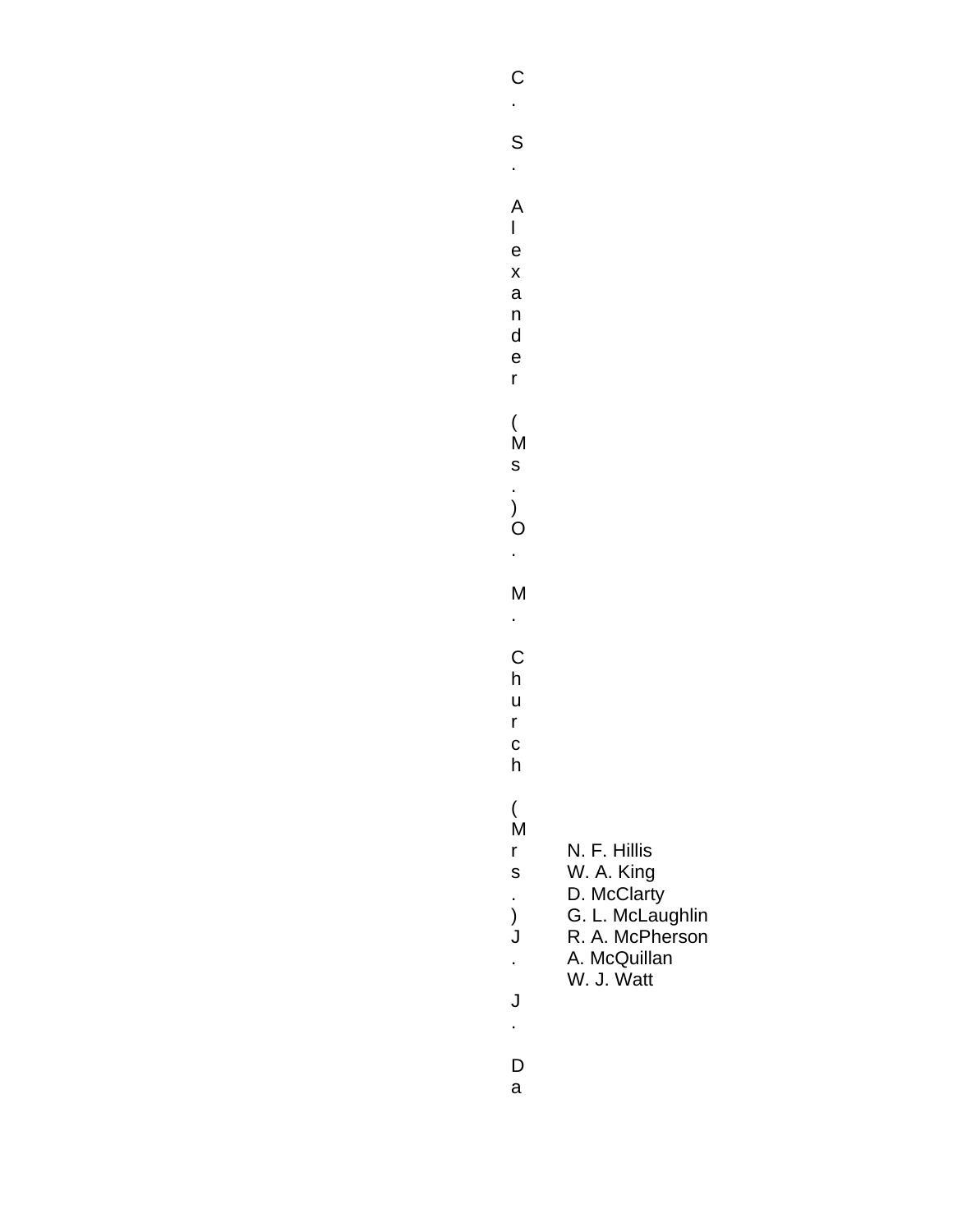| <b>Officers in</b> |                                                                       |
|--------------------|-----------------------------------------------------------------------|
| Attendance:        | Town Clerk and Chief Executive, Director of Corporate Services,       |
|                    | Head of Development Services, Finance Officer, Policy                 |
|                    | Development Officer, Marketing Executive (Items $1.0 - 2.0$ ), Acting |
|                    | Events Officer (Items $1.0 - 2.0$ ), Administrative Officer and       |
|                    | <b>Administrative Assistant</b>                                       |

**Apologies:** Aldermen Mrs. Armitage and McClure and Councillor Barbour

# **1.0 SYMPATHY**

The Chairman and members extended sympathy to Ms. Colette Ward, Personnel Officer, on the recent death of her mother. A letter of sympathy would be forwarded to Ms. Ward.

# **2.0 DEVELOPMENT SERVICES REPORT**

The Report of the Head of Development Services was considered (previously supplied).

Matters arising:

| 2.1 | <b>Causeway Domestic Violence</b><br>McCloskey, | Committee welcomed Ms. Kate                                                                                                                                                                                   |  |  |
|-----|-------------------------------------------------|---------------------------------------------------------------------------------------------------------------------------------------------------------------------------------------------------------------|--|--|
|     | Forum                                           | Training and Development Officer,<br>Causeway Domestic Violence Forum,<br>who was in attendance to introduce<br>members to the work of the Forum.                                                             |  |  |
|     |                                                 | Ms. McCloskey outlined the main issues<br>covered under the heading of "domestic<br>violence" and gave a breakdown of<br>available statistics. She then answered<br>members' questions and noted<br>comments. |  |  |
|     |                                                 | The Chairman thanked Ms. McCloskey<br>for her detailed presentation and wished<br>the members of the Forum continued<br>success with their work.                                                              |  |  |
| 2.2 | <b>Causeway Chinese Welfare</b><br>Association  | The Causeway Chinese Welfare<br>Association had approached Council with<br>a request for a grant towards the funding<br>of events to celebrate the Chinese New<br>Year on 24 <sup>th</sup> January, 2004.     |  |  |
|     |                                                 | It was proposed by Councillor Dallat and<br>seconded by Councillor Mullan:                                                                                                                                    |  |  |
|     |                                                 | That Council contribute £500 to<br>the Association.                                                                                                                                                           |  |  |
|     |                                                 | It was proposed, as an amendment, by<br>Councillor Deans and seconded by<br><b>Councillor Watt:</b>                                                                                                           |  |  |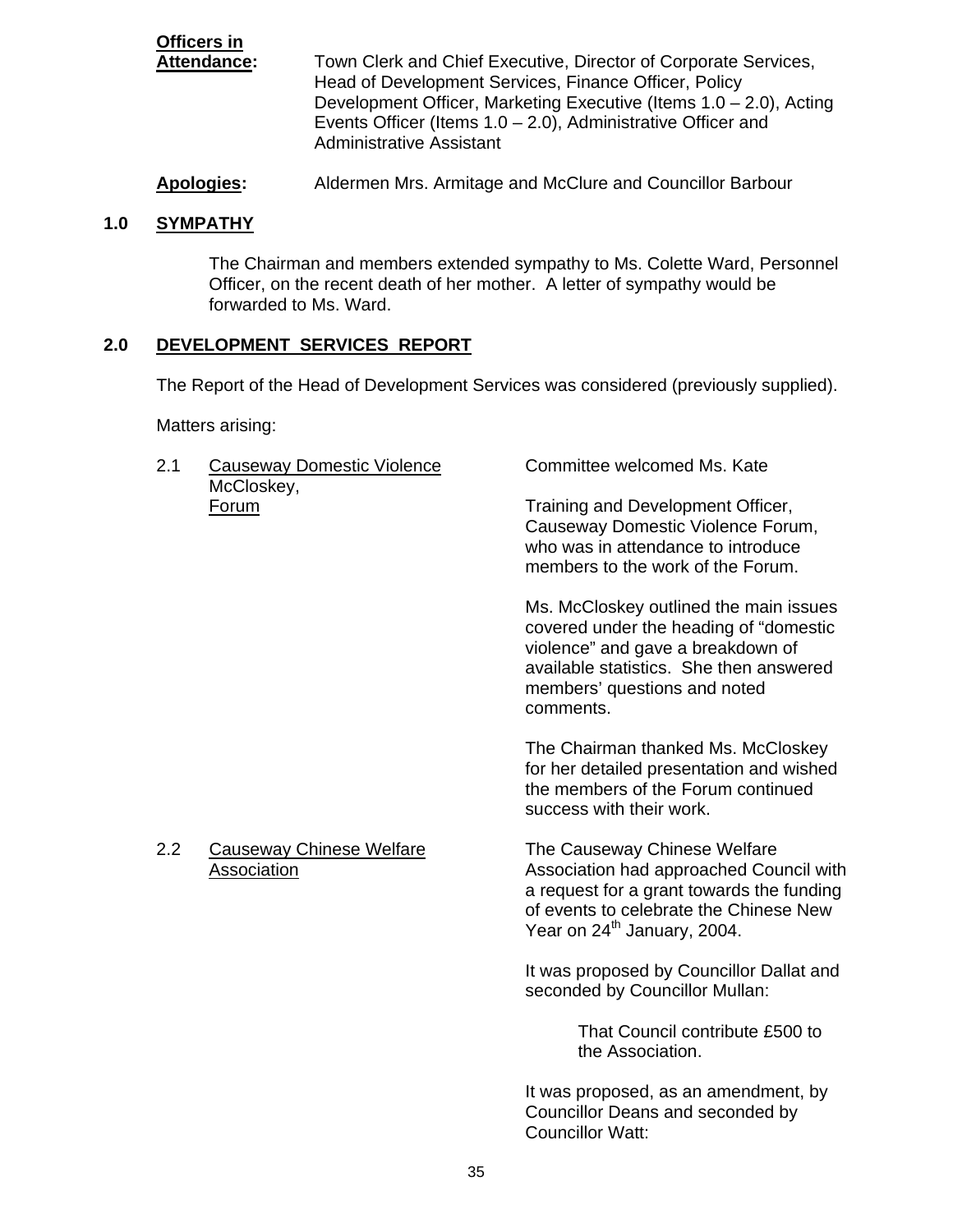That Council contribute £300, ie 75% of the requested amount, to the Association in line with the policy on community development funding.

 On being put to the meeting, the amended motion was carried by nine votes to seven.

2.3 Development and Promotional Consideration was given to the report of Options for Mountsandel DTZ Pieda (previously supplied) and it

> proposed by Councillor McClarty, seconded by Councillor Deans and recommended:

> > That Council adopt the report and approve its implementation in conjunction with Environment and Heritage Service and Forest Service.

2.4 Reform of the Common Consideration was given to information Agricultural Policy **Contained in the report,** on this issue, as contained in the report, and members noted that further information was available from the Head of Development Services.

 That a Special Meeting of Council be convened on Thursday 19<sup>th</sup> February, 2004 to hear a presentation on this issue by DETI.

2.6 Primary School Citizenship Reported that all P7 classes in the Tours **Borough had been invited to visit** Borough had been invited to visit Cloonavin during February  $2^{nd}$  to  $13^{th}$ .

> Members noted that an update on the proposed Youth Council would be provided at the February meeting of Committee.

# **3.0 CORPORATE SERVICES REPORT**

The Report of the Director of Corporate Services was considered (previously supplied).

Matters arising:

and Selection

3.1 Local Government Staff Consideration was given to alterations to the Commission – Review of Code Code proposed by the Local Government of Procedures on Recruitment Staff Commission, as detailed in the report.

- 
- 
- 2.5 Causeway Coast and Glens Recommended: **Masterplan**

# was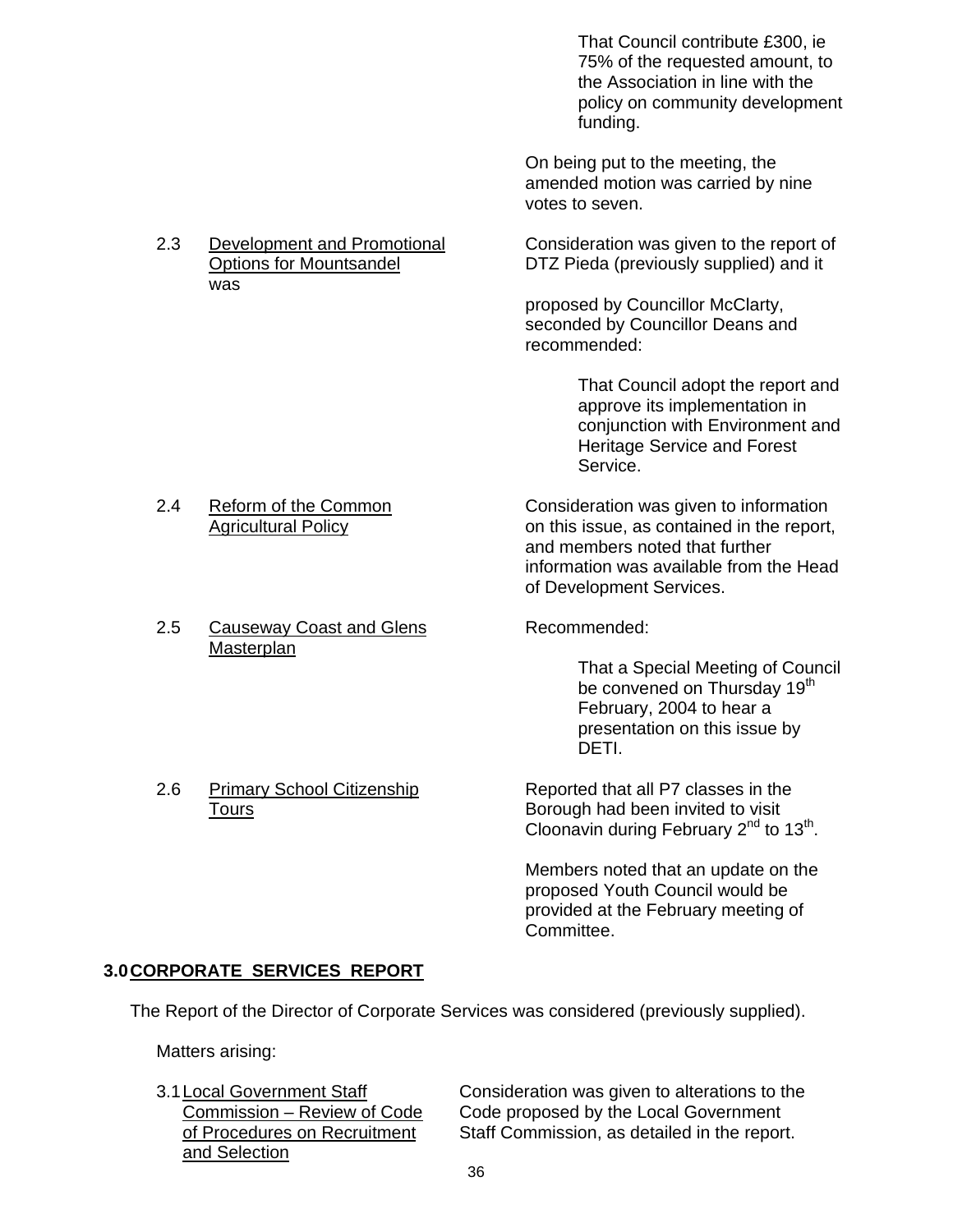|       |       |                                      | Recommended: |                                                                                                                                                                                                        |
|-------|-------|--------------------------------------|--------------|--------------------------------------------------------------------------------------------------------------------------------------------------------------------------------------------------------|
|       |       |                                      |              | That the Director of Corporate<br>Services write to the Local<br>Government Staff Commission<br>advising of Council's opposition<br>to the proposed changes.                                           |
|       |       | 3.2 Capital Programme 2004 - 2009    |              | Consideration was given to the amended<br>Capital Programme (previously supplied) and<br>members' comments and requests for<br>information were noted by the Director of<br>Corporate Services.        |
|       |       | 3.3 Checking of Creditors' Payments  |              | Recommended:                                                                                                                                                                                           |
|       |       |                                      |              | That the following Councillors<br>examine creditors' payment<br>vouchers for the next three<br>months:                                                                                                 |
|       |       |                                      |              | Councillors Mrs. Church and Mrs.<br>Fielding.                                                                                                                                                          |
| 3.3.1 |       | <b>District Policing Partnership</b> |              | A member's request for information was<br>noted by the Director of Corporate Services.                                                                                                                 |
|       |       | 3.4 Matters for Information          |              |                                                                                                                                                                                                        |
|       | 3.4.1 | <b>Sickness Absence</b><br>2002/03   |              | Committee noted information, as detailed<br>in the report, and congratulations were<br>extended to officers and staff on the<br>significant reduction in both long and short<br>term sickness absence. |
|       |       | 3.4.2 New Appointment                |              | The following appointment had been<br>made in accordance with the Local<br>Government Staff Commission's Code of<br>Procedures on Recruitment and<br>Selection:                                        |
|       |       |                                      |              | <b>Chief Executive's Department</b>                                                                                                                                                                    |
|       |       |                                      |              | Clerical Assistant (Job Share):<br>Mrs. F. North                                                                                                                                                       |
|       |       | 3.4.3 Rates Estimates<br>2004/05     |              | Recommended:                                                                                                                                                                                           |
|       |       |                                      |              | That a Special Meeting of Council be<br>convened on Monday 2 <sup>nd</sup> February,<br>2004 to consider the estimates and<br>strike a rate for 2004/2005.                                             |
|       |       | 3.4.4 Accounts                       |              | Committee noted that creditors'<br>payments for December 2003, as per<br>lists circulated, had been issued as                                                                                          |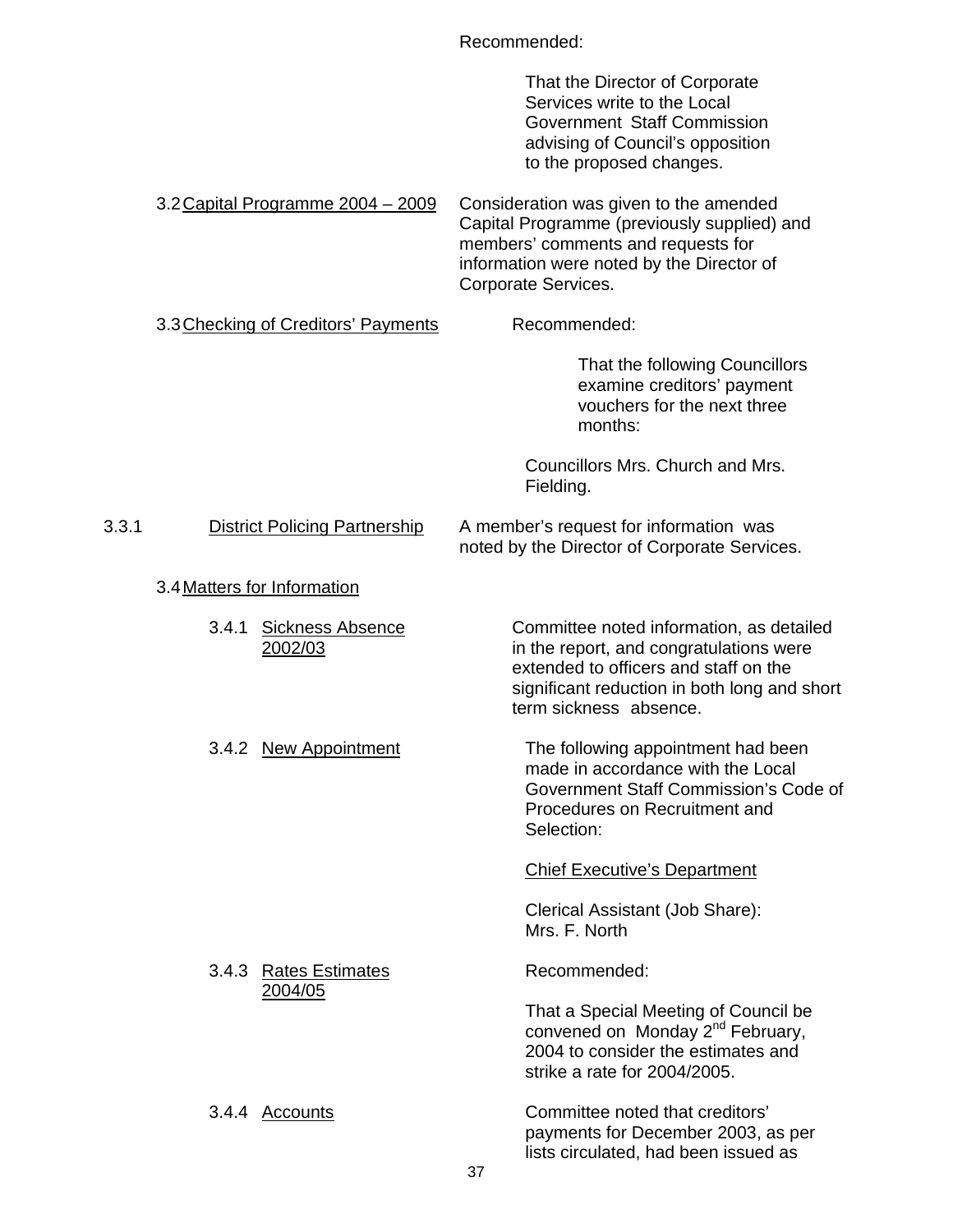follows:

| Revenue A/C    | <b>Contract Contract Contract</b> | £ 309,546.49         |
|----------------|-----------------------------------|----------------------|
| Capital A/C    | <b>Contract Contract Contract</b> | £ 335,427.24         |
| Petty Cash A/C |                                   | $\epsilon$ 60,105.24 |

#### **4.0 NORTHERN IRELAND REVIEW OF PUBLIC ADMINISTRATION - REVIEW OF PUBLIC ADMINISTRATION IN NORTHERN IRELAND - UPDATE**

Recommended:

That a Special Meeting of Council be convened on Wednesday 18<sup>th</sup> February, 2004 to formulate a response to this document.

# **5.0 CONSULTATION PAPER**

 The following consultation paper had been received and was available for members who wished to consider making a response:

(i) Fire Authority for Northern Ireland – Draft Integrated Risk Management Plan and Action Plan for 2004/05

Comments due by: 31<sup>st</sup> January, 2004

# **6.0 NILGA**

The minutes of NILGA's Inaugural Meeting with DRD/DSD Minister Mr. John Spellar on 7<sup>th</sup> January, 2004 were noted (previously supplied).

# **7.0 SITE MEETINGS**

Read letter from the Planning Service giving notice that attendance of their officers at site meetings scheduled to take place on Thursday 22<sup>nd</sup> and Friday 23<sup>rd</sup> January, 2004 could not be confirmed, due to industrial action, and advising that the meetings should be postponed.

Following discussion it was proposed by Councillor Dallat, seconded by Councillor McLaughlin and recommended:

 That a letter be sent to the Minister urging an early settlement of the dispute.

# **8.0 NATIONAL ASSOCIATION OF COUNCILLORS - TRAINING NEEDS ANALYSIS**

Members noted that a meeting with Mr. Paul McCallion had been arranged for Tuesday 17<sup>th</sup> February, 2004 from 6.45pm to 7.30pm, prior to the meeting of the Policy and Development Committee.

# **9.0 SIR KENNETH BLOOMFIELD AD-HOC BOOK OF HONOUR COMMITTEE**